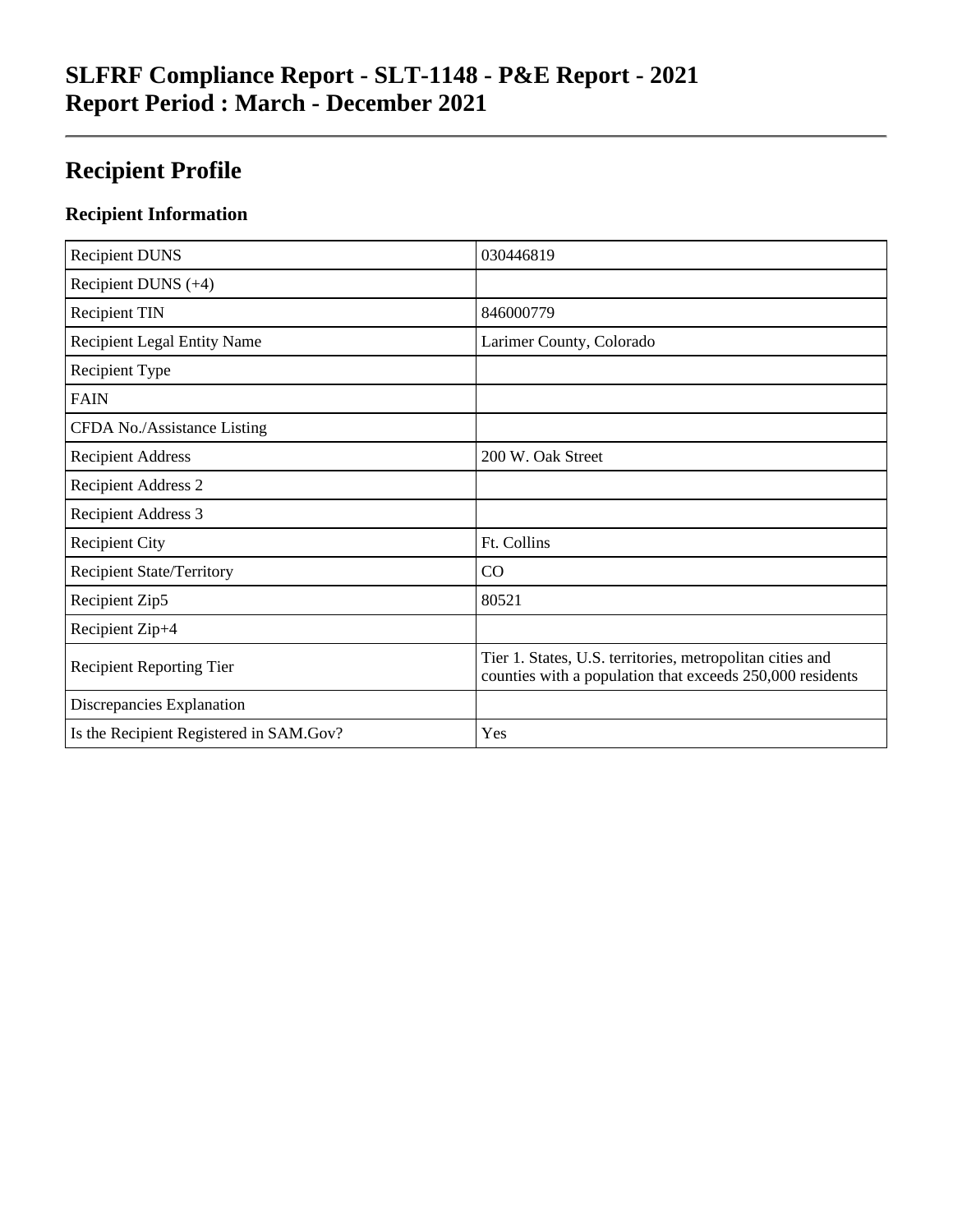# **Project Overview**

# **Project Name: Premium Pay - Office of the Sheriff**

| Project Identification Number   | LC21A026                                                                                                                                                                                                                                                                                                                                                                                                                                                                                                                                                                                                                                                                                                                                                                                                                                                                                                                                                                                                                                                                                                                                                                                                                                                                                                                   |
|---------------------------------|----------------------------------------------------------------------------------------------------------------------------------------------------------------------------------------------------------------------------------------------------------------------------------------------------------------------------------------------------------------------------------------------------------------------------------------------------------------------------------------------------------------------------------------------------------------------------------------------------------------------------------------------------------------------------------------------------------------------------------------------------------------------------------------------------------------------------------------------------------------------------------------------------------------------------------------------------------------------------------------------------------------------------------------------------------------------------------------------------------------------------------------------------------------------------------------------------------------------------------------------------------------------------------------------------------------------------|
| Project Expenditure Category    | 4-Premium Pay                                                                                                                                                                                                                                                                                                                                                                                                                                                                                                                                                                                                                                                                                                                                                                                                                                                                                                                                                                                                                                                                                                                                                                                                                                                                                                              |
| Project Expenditure Subcategory | 4.1-Public Sector Employees                                                                                                                                                                                                                                                                                                                                                                                                                                                                                                                                                                                                                                                                                                                                                                                                                                                                                                                                                                                                                                                                                                                                                                                                                                                                                                |
| <b>Total Obligations</b>        | \$177,769.00                                                                                                                                                                                                                                                                                                                                                                                                                                                                                                                                                                                                                                                                                                                                                                                                                                                                                                                                                                                                                                                                                                                                                                                                                                                                                                               |
| <b>Total Expenditures</b>       | \$177,769.00                                                                                                                                                                                                                                                                                                                                                                                                                                                                                                                                                                                                                                                                                                                                                                                                                                                                                                                                                                                                                                                                                                                                                                                                                                                                                                               |
| Project Description             | Premium pay for civilian staff in the Larimer County Jail.<br>Positions included: Deputy non-Certified (1 individual), Jail<br>Program Specialist (4), Jail Maintenance Operations<br>Specialist (4), Jail Maintenance Manager (1), Jail Booking<br>Specialist (18), Volunteer Coordinator (a county employee,<br>not an actual volunteer - 1 individual), Jail Program<br>Manager (1), Jail Services Supervisor (2), and Jail<br>Maintenance Worker I (1). Total premium wages to these<br>employees for pay periods September 23, 2021 to December<br>29, 2021 was \$153,806. The average amount of premium<br>pay intended to go to each eligible employee was \$5,000.<br>Most sworn law enforcement personnel eligible for premium<br>pay were provided a retention bonus that utilized other<br>funding sources. Benefits. For reimbursement purposes,<br>Larimer County has applied a rate of 15.58% of wages,<br>which is the rate used by Larimer County for Federal<br>Emergency Management Agency reimbursement, for<br>wage-based taxes and benefits such as Social Security,<br>Medicare, Unemployment Compensation, retirement<br>contributions, and others. The total value of these benefits<br>applied to the premium pay program and reimbursed by<br>State and Local Fiscal Recovery Funds is \$23,963. |

# **Project Name: Premium Pay - Criminal Justice Services Department**

| Project Identification Number   | LC21A027                                                                                                                                                                                                                                                                                                                                                                                                                                                                                                                                                                                                                                                                                                                                                                               |
|---------------------------------|----------------------------------------------------------------------------------------------------------------------------------------------------------------------------------------------------------------------------------------------------------------------------------------------------------------------------------------------------------------------------------------------------------------------------------------------------------------------------------------------------------------------------------------------------------------------------------------------------------------------------------------------------------------------------------------------------------------------------------------------------------------------------------------|
| Project Expenditure Category    | 4-Premium Pay                                                                                                                                                                                                                                                                                                                                                                                                                                                                                                                                                                                                                                                                                                                                                                          |
| Project Expenditure Subcategory | 4.1-Public Sector Employees                                                                                                                                                                                                                                                                                                                                                                                                                                                                                                                                                                                                                                                                                                                                                            |
| <b>Total Obligations</b>        | \$1,035,601.00                                                                                                                                                                                                                                                                                                                                                                                                                                                                                                                                                                                                                                                                                                                                                                         |
| <b>Total Expenditures</b>       | \$1,035,601.00                                                                                                                                                                                                                                                                                                                                                                                                                                                                                                                                                                                                                                                                                                                                                                         |
|                                 | Premium pay for staff who worked directly with Criminal<br>Justice Services clients whose COVID-19 status was often<br>uncertain at best. Employees came into frequent, direct<br>contact with clients in congregate living facility and with<br>clients in their homes. Positions included: Positions<br>included: Alternative Sentencing Director (1), Assistant<br>Director of Community Corrections (2), Clinical Director<br>(1), Community Corrections Director (1), Competency<br>Services Case Manager (1), Corrections Addiction Therapist<br>Temp (1), Corrections Addiction Therapist (11),<br>Correctional Case Specialists I and II (30), Correctional<br>Case Specialist Temp, Correctional Services Specialist I and<br>II (60), Correctional Services Worker Temp (8), |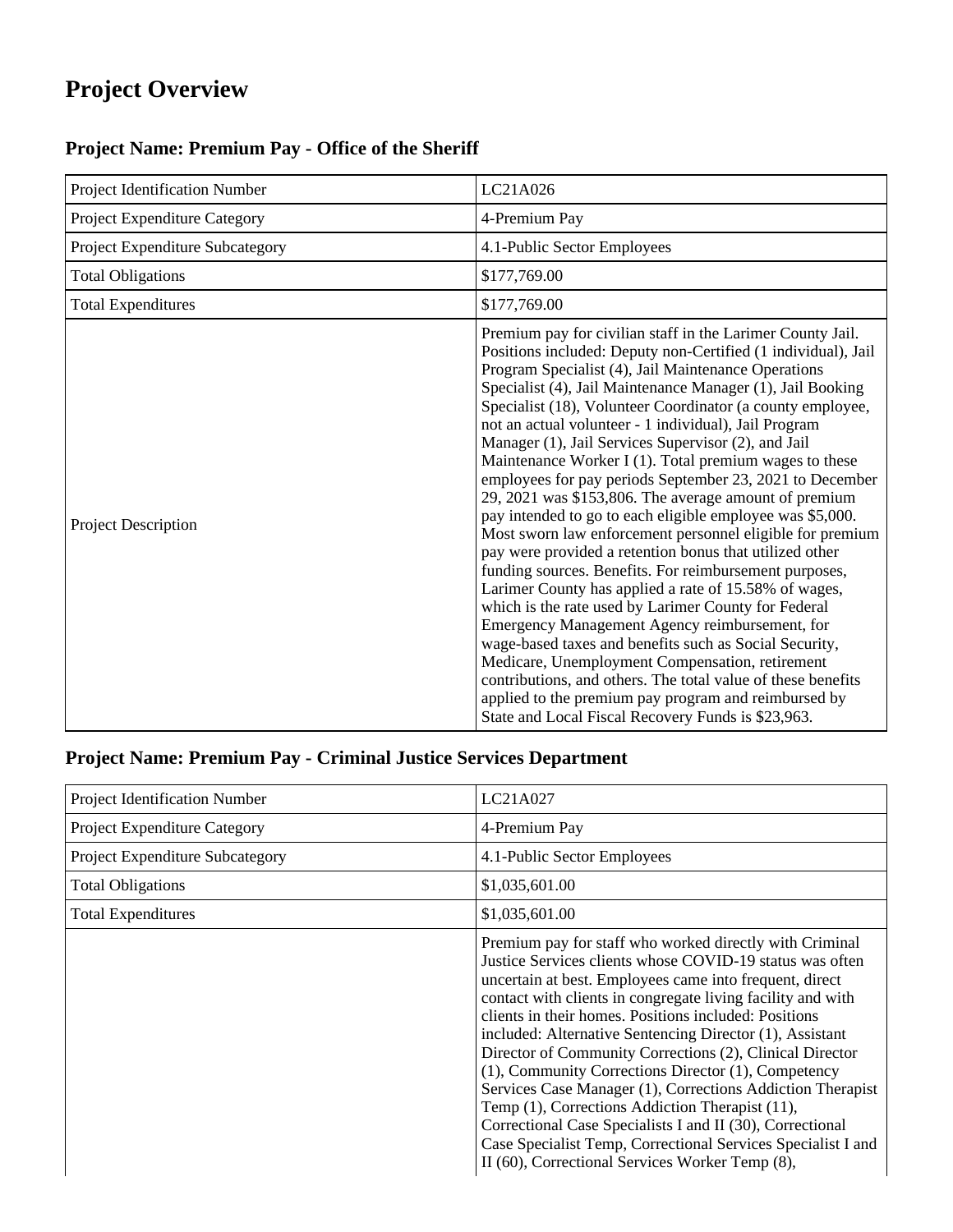|                            | Correctional Services Manager - Program Services (1),          |
|----------------------------|----------------------------------------------------------------|
|                            | Correctional Services Manager (3), Correctional Services       |
|                            | Supervisor (4), Court Services Specialist I and II (22),       |
|                            | Mental Health Therapist (2), Senior Employment Specialist      |
|                            | (1), Senior Correctional Services Specialist (14), Senior      |
|                            | Correctional Case Specialist (2), Senior Court Services        |
|                            | Specialist (4), Senior Transportation Services Specialist (1), |
|                            | Training and PREA Coordinator (1), Transportation Services     |
|                            | Specialist (6), Transportation Supervisor (1), Treatment       |
| <b>Project Description</b> | Services Coordinator (1), Treatment Services Supervisor (3),   |
|                            | Treatment Services Team Lead (4), and Victim Witness           |
|                            | Specialist (2). Of the 196 employees, 29 are exempt from the   |
|                            | Fair Labor Standards Act: Alternative Sentencing Director      |
|                            | (1), Assistant Director of Community Corrections (2),          |
|                            | Clinical Director (1), Community Corrections Director (1),     |
|                            | Corrections Addiction Therapist (11), Correctional Services    |
|                            | Manager (3), Correctional Services Supervisor (4), Mental      |
|                            | Health Therapist (2), Transportation Supervisor (1), and       |
|                            | Treatment Services Supervisor (3). Total premium pay           |
|                            | wages provided to these 196 employees was \$896,004            |
|                            | during pay periods from September 23, 2021 to December         |
|                            | 29, 2021. Total premium pay wages to each employee were        |
|                            | on average \$5,000, with a minimum of \$564 to one             |
|                            | employee who left service to a maximum amount of \$6,489.      |
|                            | The total benefit costs of the premium pay wages, including    |
|                            | social security, retirement, workers' compensation and other   |
|                            | benefits was applied at a rate of 15.58% of wages, which is    |
|                            | the rate used by Larimer County for Federal Emergency          |
|                            | Management Agency reimbursement. The total value of            |
|                            | these benefits applied to the premium pay program and          |
|                            | reimbursed by State and Local Fiscal Recovery Funds is         |
|                            | \$139,597. The premium pay benefit is planned to continue in   |
|                            | 2022.                                                          |

# **Project Name: Office of the Coroner Payroll**

| Project Identification Number       | LC21A010                                                                                                                                                                                                                                                                                                                                                                                                                                                                                                                                                                                                                                                                                                                                                                                                                                                                                                                                          |
|-------------------------------------|---------------------------------------------------------------------------------------------------------------------------------------------------------------------------------------------------------------------------------------------------------------------------------------------------------------------------------------------------------------------------------------------------------------------------------------------------------------------------------------------------------------------------------------------------------------------------------------------------------------------------------------------------------------------------------------------------------------------------------------------------------------------------------------------------------------------------------------------------------------------------------------------------------------------------------------------------|
| <b>Project Expenditure Category</b> | 1-Public Health                                                                                                                                                                                                                                                                                                                                                                                                                                                                                                                                                                                                                                                                                                                                                                                                                                                                                                                                   |
| Project Expenditure Subcategory     | 1.9-Payroll Costs for Public Health, Safety, and Other Public<br><b>Sector Staff Resp</b>                                                                                                                                                                                                                                                                                                                                                                                                                                                                                                                                                                                                                                                                                                                                                                                                                                                         |
| <b>Total Obligations</b>            | \$920,871.00                                                                                                                                                                                                                                                                                                                                                                                                                                                                                                                                                                                                                                                                                                                                                                                                                                                                                                                                      |
| <b>Total Expenditures</b>           | \$920,871.00                                                                                                                                                                                                                                                                                                                                                                                                                                                                                                                                                                                                                                                                                                                                                                                                                                                                                                                                      |
| <b>Project Description</b>          | Reimbursement for eligible payroll costs in the Office of the<br>Coroner from March 3, 2021 to December 31, 2021. The<br>Office reports that as a result of COVID-19, staff must carry<br>increased equipment (such as PPE) and must take extra<br>precautions when interacting with individuals due to<br>unknown COVID-19 status of the deceased and those who<br>need to be interviewed at a scene. Coroner staff are required<br>by Colorado state statutes to examine deceased individuals<br>when necessary. This often involves responding to scenes<br>where individuals who are COVID positive reside, therefore<br>requiring staff to take extra precautions to avoid infection.<br>Investigative staff then perform a hands-on physical<br>investigation of the decedent which may involve interaction<br>with bodily fluids. When staff are performing autopsies, they<br>are of course exposed to the deceased individual's possible |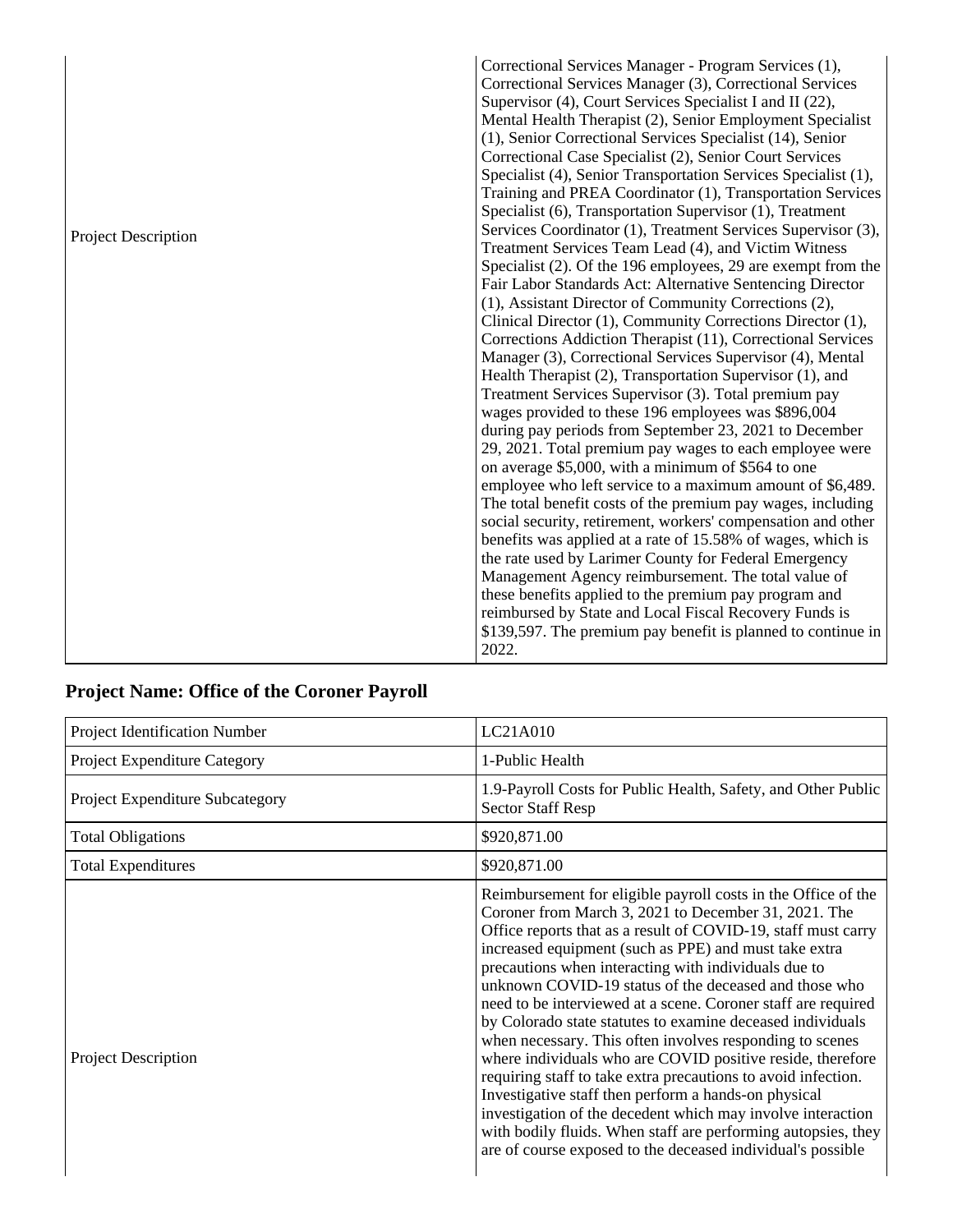#### **Project Name: Office of the Sheriff Payroll**

| Project Identification Number   | LC21A011                                                                                                                                                                                                                                                                                                                                                                                                                                                                                                                                                                                                                                                                                                                                                                                                                                                                                                                                                                                                                                                                                                                                               |
|---------------------------------|--------------------------------------------------------------------------------------------------------------------------------------------------------------------------------------------------------------------------------------------------------------------------------------------------------------------------------------------------------------------------------------------------------------------------------------------------------------------------------------------------------------------------------------------------------------------------------------------------------------------------------------------------------------------------------------------------------------------------------------------------------------------------------------------------------------------------------------------------------------------------------------------------------------------------------------------------------------------------------------------------------------------------------------------------------------------------------------------------------------------------------------------------------|
| Project Expenditure Category    | 1-Public Health                                                                                                                                                                                                                                                                                                                                                                                                                                                                                                                                                                                                                                                                                                                                                                                                                                                                                                                                                                                                                                                                                                                                        |
| Project Expenditure Subcategory | 1.9-Payroll Costs for Public Health, Safety, and Other Public<br><b>Sector Staff Resp</b>                                                                                                                                                                                                                                                                                                                                                                                                                                                                                                                                                                                                                                                                                                                                                                                                                                                                                                                                                                                                                                                              |
| <b>Total Obligations</b>        | \$532,485.00                                                                                                                                                                                                                                                                                                                                                                                                                                                                                                                                                                                                                                                                                                                                                                                                                                                                                                                                                                                                                                                                                                                                           |
| <b>Total Expenditures</b>       | \$532,485.00                                                                                                                                                                                                                                                                                                                                                                                                                                                                                                                                                                                                                                                                                                                                                                                                                                                                                                                                                                                                                                                                                                                                           |
| <b>Project Description</b>      | COVID-19 has significantly impacted operation of the<br>Larimer County Jail. This item represents best estimates of<br>payroll costs of Jail staff specifically designated to manage<br>COVID-19, including a team responsible for developing,<br>updating and implementing policies such as cohorting,<br>assisting with researching, ordering and stocking of PPE<br>(Personal Protective Equipment), assisting the health<br>department with inmate testing when outbreaks have<br>occurred, and allocating additional resources to COVID<br>protocols and other COVID-related duties as assigned.<br>Additionally, these costs include staffing of three different<br>housing areas in the Jail reserved to isolate inmates who<br>have tested positive or who have COVID-related symptoms.<br>These costs do not include charges by the Jail's contracted<br>medical care provider or for premium pay for staff. Through<br>December 31, 2021, these payroll costs total \$607,574.96.<br>The County is anticipating an additional \$250,000 in eligible<br>costs as the impacts of COVID-19 on operations are<br>expected to continue into 2022. |

#### **Project Name: Criminal Justice Services Department Payroll**

| Project Identification Number          | LC21A016                                                                                                                                                                                                                                                                                                                                                                                                                                                                                                                                                                                                                                                                                                                                                                                                                                          |
|----------------------------------------|---------------------------------------------------------------------------------------------------------------------------------------------------------------------------------------------------------------------------------------------------------------------------------------------------------------------------------------------------------------------------------------------------------------------------------------------------------------------------------------------------------------------------------------------------------------------------------------------------------------------------------------------------------------------------------------------------------------------------------------------------------------------------------------------------------------------------------------------------|
| Project Expenditure Category           | 1-Public Health                                                                                                                                                                                                                                                                                                                                                                                                                                                                                                                                                                                                                                                                                                                                                                                                                                   |
| <b>Project Expenditure Subcategory</b> | 1.9-Payroll Costs for Public Health, Safety, and Other Public<br><b>Sector Staff Resp</b>                                                                                                                                                                                                                                                                                                                                                                                                                                                                                                                                                                                                                                                                                                                                                         |
| <b>Total Obligations</b>               | \$3,627,363.00                                                                                                                                                                                                                                                                                                                                                                                                                                                                                                                                                                                                                                                                                                                                                                                                                                    |
| <b>Total Expenditures</b>              | \$3,627,363.00                                                                                                                                                                                                                                                                                                                                                                                                                                                                                                                                                                                                                                                                                                                                                                                                                                    |
| <b>Project Description</b>             | The Larimer County Criminal Justice Services (CJS)<br>Department is separated into four sub-departments:<br>Alternative Sentencing Department (ASD), Larimer County<br>Community Corrections (LCCC), Pretrial Services (PTS),<br>and Criminal Justice Services Administration (CJS). These<br>congregate correctional facilities continue to have much of<br>its day-to-day operations dedicated to COVID. Impacts<br>include: overtime for three departments is a result of staffing<br>shortages due staff exposures, staff positive cases,<br>quarantines and lack of applicants expressing interest in<br>working in a congregate setting during a pandemic, routine<br>testing of new and in-custody offenders, symptom checks,<br>ensuring mask compliance, room management and<br>cohorting, quarantining and checking on clients who have |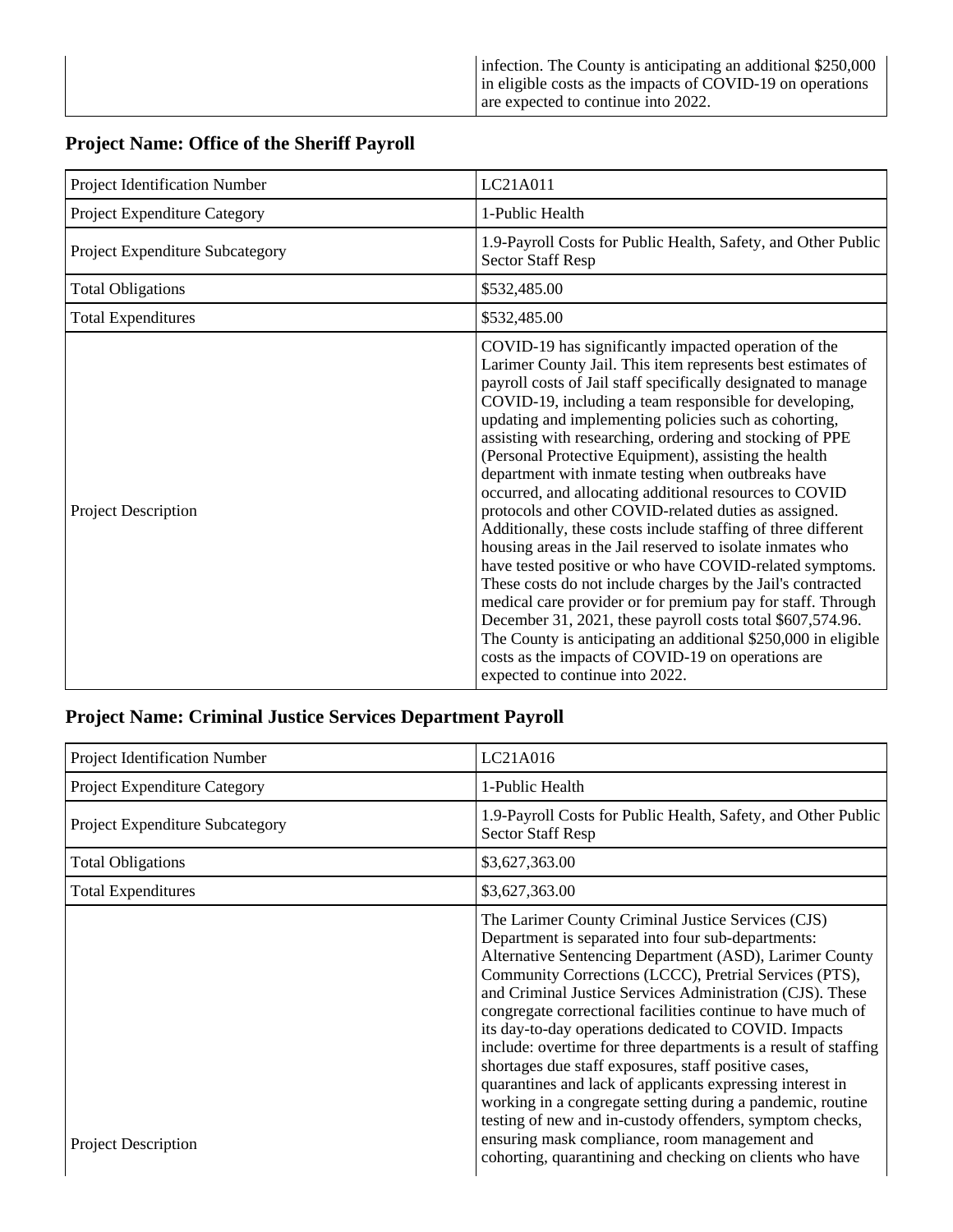|  | been sent home, ordering personal protective equipment,<br>reviewing policies and procedures, managing cases of<br>individuals sent home instead of jail and who are waiting on<br>delayed court proceedings, medical and vaccination<br>transports, etc. The County is anticipating an additional<br>\$1,500,000 in eligible costs as the impacts of COVID-19 on<br>operations are expected to continue into 2022. The costs<br>reported are net of offsetting revenues from client fees and<br>per-diem rates paid by the State of Colorado for services.<br>Approximately 200 total employees' time was impacted by<br>COVID-19. |
|--|-------------------------------------------------------------------------------------------------------------------------------------------------------------------------------------------------------------------------------------------------------------------------------------------------------------------------------------------------------------------------------------------------------------------------------------------------------------------------------------------------------------------------------------------------------------------------------------------------------------------------------------|
|--|-------------------------------------------------------------------------------------------------------------------------------------------------------------------------------------------------------------------------------------------------------------------------------------------------------------------------------------------------------------------------------------------------------------------------------------------------------------------------------------------------------------------------------------------------------------------------------------------------------------------------------------|

#### **Project Name: Red Feather Lakes Water System Feasibility Study**

| Project Identification Number   | LC21A012                                                                                                        |
|---------------------------------|-----------------------------------------------------------------------------------------------------------------|
| Project Expenditure Category    | 5-Infrastructure                                                                                                |
| Project Expenditure Subcategory | 5.11-Drinking water: Transmission & distribution                                                                |
| <b>Total Obligations</b>        | \$95,000.00                                                                                                     |
| <b>Total Expenditures</b>       | \$0.00                                                                                                          |
| <b>Project Description</b>      | Feasibility study for possible future construction of drinking<br>water system in unincorporated Larimer County |

# **Project Name: Larimer County Health Department Case Management System**

| Project Identification Number   | LC21A015                                                                                                                                                                                                                                                                                                                                                                                                                                                                                                                                                                                                                                                                                                                                                                                                                                                                                                                                                                                                                                                                                                                                                                              |
|---------------------------------|---------------------------------------------------------------------------------------------------------------------------------------------------------------------------------------------------------------------------------------------------------------------------------------------------------------------------------------------------------------------------------------------------------------------------------------------------------------------------------------------------------------------------------------------------------------------------------------------------------------------------------------------------------------------------------------------------------------------------------------------------------------------------------------------------------------------------------------------------------------------------------------------------------------------------------------------------------------------------------------------------------------------------------------------------------------------------------------------------------------------------------------------------------------------------------------|
| Project Expenditure Category    | 1-Public Health                                                                                                                                                                                                                                                                                                                                                                                                                                                                                                                                                                                                                                                                                                                                                                                                                                                                                                                                                                                                                                                                                                                                                                       |
| Project Expenditure Subcategory | 1.3-COVID-19 Contact Tracing                                                                                                                                                                                                                                                                                                                                                                                                                                                                                                                                                                                                                                                                                                                                                                                                                                                                                                                                                                                                                                                                                                                                                          |
| <b>Total Obligations</b>        | \$56,702.00                                                                                                                                                                                                                                                                                                                                                                                                                                                                                                                                                                                                                                                                                                                                                                                                                                                                                                                                                                                                                                                                                                                                                                           |
| <b>Total Expenditures</b>       | \$56,702.00                                                                                                                                                                                                                                                                                                                                                                                                                                                                                                                                                                                                                                                                                                                                                                                                                                                                                                                                                                                                                                                                                                                                                                           |
| <b>Project Description</b>      | During the initial stages of the pandemic, the Larimer<br>County Department Health & Environment (LCDHE)<br>utilized the Larimer County Information Technology<br>Department (IT) to build an automated Contact Information<br>and Case Management (CICM) System. This system was<br>designed to replace an existing system made up of<br>cumbersome spreadsheets to track COVID-19 case<br>information. The project completed prior to the Fiscal<br>Recovery Fund eligible date (March 3, 2021) cost<br>approximately \$125,000. During the spring of 2021,<br>LCDHE utilized IT, which had custom developed the<br>original CICM system, to add more functionality to the<br>CICM tool, including communications components to ensure<br>timely, accurate, and comprehensive communications to<br>both patients and the public at large, tracking of vaccination<br>information, and integrations with similar systems developed<br>by the State of Colorado Department of Public Health and<br>Environment. Larimer County IT spent approximately 630<br>hours on software development to improve the tool, at which<br>it billed LCDHE for \$90 per hour for the work performed. |

# **Project Name: Revenue Reduction**

| $\sim$<br><b>Proje</b><br>. Number<br>acation<br>ider.<br>יי | $\sim$ $-$ |
|--------------------------------------------------------------|------------|
|                                                              |            |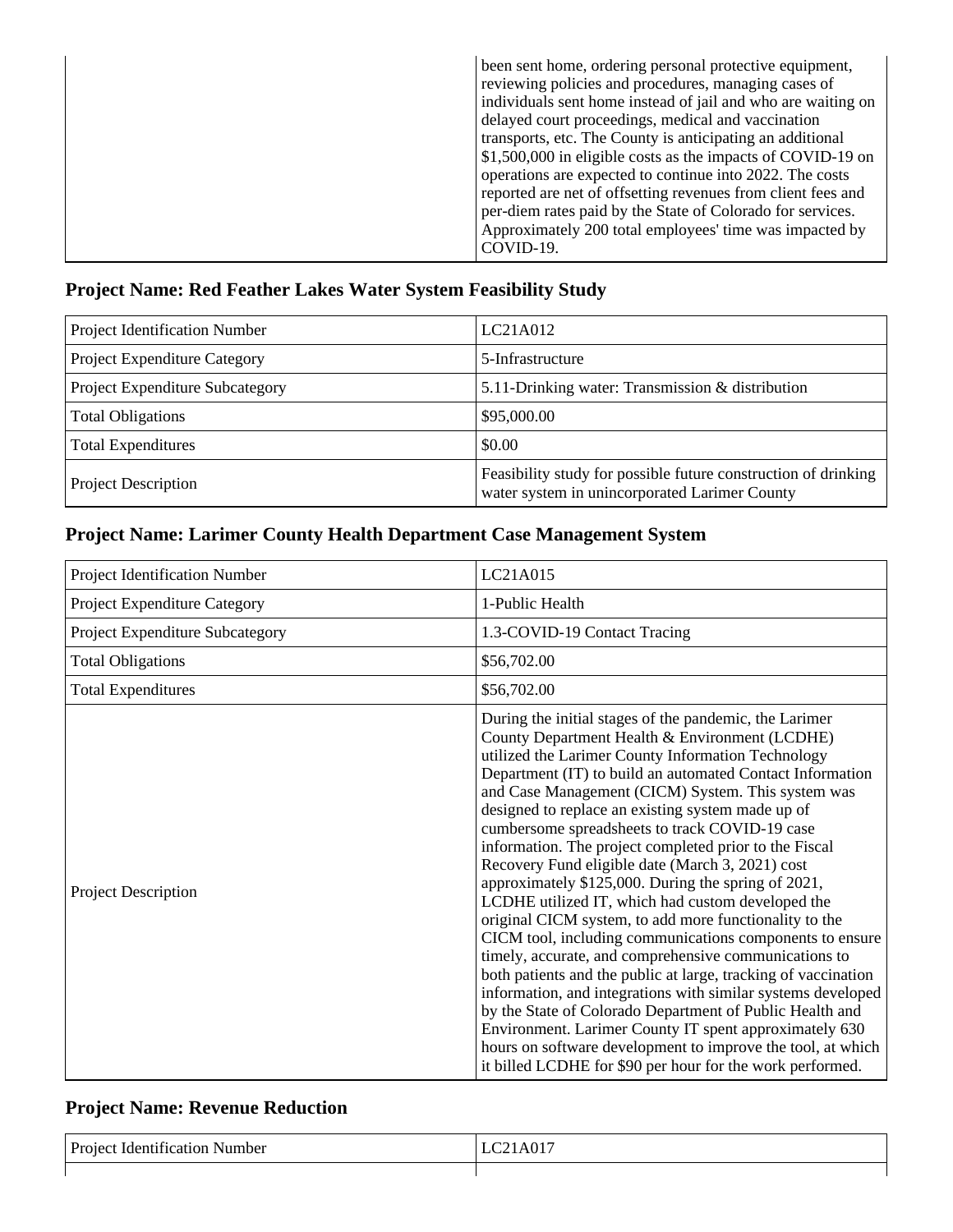| Project Expenditure Category    | 6-Revenue Replacement                                                                                                                                                                                                                                                                                                                                                                                                                      |
|---------------------------------|--------------------------------------------------------------------------------------------------------------------------------------------------------------------------------------------------------------------------------------------------------------------------------------------------------------------------------------------------------------------------------------------------------------------------------------------|
| Project Expenditure Subcategory | 6.1-Provision of Government Services                                                                                                                                                                                                                                                                                                                                                                                                       |
| <b>Total Obligations</b>        | \$0.00                                                                                                                                                                                                                                                                                                                                                                                                                                     |
| <b>Total Expenditures</b>       | \$0.00                                                                                                                                                                                                                                                                                                                                                                                                                                     |
| <b>Project Description</b>      | Larimer County will be using the \$10 million "standard"<br>deduction" for revenue loss due to the COVID-19 pandemic.<br>As of January, 2022, Larimer County has not yet determined<br>how these funds will be utilized. Larimer County, in<br>compliance with the Final Rule regarding the use of SLFRF<br>resources, will NOT contribute these funds to a pension<br>fund, ending fund balances ("rainy day" funds), or debt<br>service. |

# **Project Name: Community Outreach**

| Project Identification Number   | LC21A018                                                                                                                                                                                                                                                                                                                                                                                                                                                                                                                                                                                                                                                                                                                                                       |
|---------------------------------|----------------------------------------------------------------------------------------------------------------------------------------------------------------------------------------------------------------------------------------------------------------------------------------------------------------------------------------------------------------------------------------------------------------------------------------------------------------------------------------------------------------------------------------------------------------------------------------------------------------------------------------------------------------------------------------------------------------------------------------------------------------|
| Project Expenditure Category    | 7-Administrative and Other                                                                                                                                                                                                                                                                                                                                                                                                                                                                                                                                                                                                                                                                                                                                     |
| Project Expenditure Subcategory | 7.1-Administrative Expenses                                                                                                                                                                                                                                                                                                                                                                                                                                                                                                                                                                                                                                                                                                                                    |
| <b>Total Obligations</b>        | \$19,191.00                                                                                                                                                                                                                                                                                                                                                                                                                                                                                                                                                                                                                                                                                                                                                    |
| <b>Total Expenditures</b>       | \$19,191.00                                                                                                                                                                                                                                                                                                                                                                                                                                                                                                                                                                                                                                                                                                                                                    |
| <b>Project Description</b>      | One limited term position in the Larimer County of<br>Emergency Management (OEM) was designated to spend<br>approximately one-half of their time organizing community<br>engagement efforts to gather public input on residents'<br>priorities for the utilization of Fiscal Recovery Fund<br>resources. An allocation of \$60,000 was approved to cover<br>staff costs (\$40,000) and operating costs such as printing,<br>information technology, and contracting with community<br>organizations to drive input. As of December 31, 2021, total<br>expenses included \$12,589 for personnel costs, \$6,835 for<br>operating costs, and \$1,432 for the County's Indirect Cost<br>Allocation, less \$233 in outside funds for a net 2021 cost of<br>\$19,191 |

# **Project Name: Health Department Payroll**

| Project Identification Number          | LC21A019                                                                                                                                                                                                                                                                                                                                                                                                                                                           |
|----------------------------------------|--------------------------------------------------------------------------------------------------------------------------------------------------------------------------------------------------------------------------------------------------------------------------------------------------------------------------------------------------------------------------------------------------------------------------------------------------------------------|
| Project Expenditure Category           | 1-Public Health                                                                                                                                                                                                                                                                                                                                                                                                                                                    |
| <b>Project Expenditure Subcategory</b> | 1.9-Payroll Costs for Public Health, Safety, and Other Public<br><b>Sector Staff Resp</b>                                                                                                                                                                                                                                                                                                                                                                          |
| <b>Total Obligations</b>               | \$122,654.00                                                                                                                                                                                                                                                                                                                                                                                                                                                       |
| <b>Total Expenditures</b>              | \$122,654.00                                                                                                                                                                                                                                                                                                                                                                                                                                                       |
| <b>Project Description</b>             | Payroll costs for Larimer County Health Department staff<br>who were impacted by COVID-19. These employees did<br>work related to COVID-19 mitigation and recovery<br>functions such as case management, contact tracing, public<br>health order implementation, and others outside of their<br>normal duties, and their payroll costs were not covered by<br>any other state or federal resources. The work was<br>performed from March 3, 2021 to April 7, 2021. |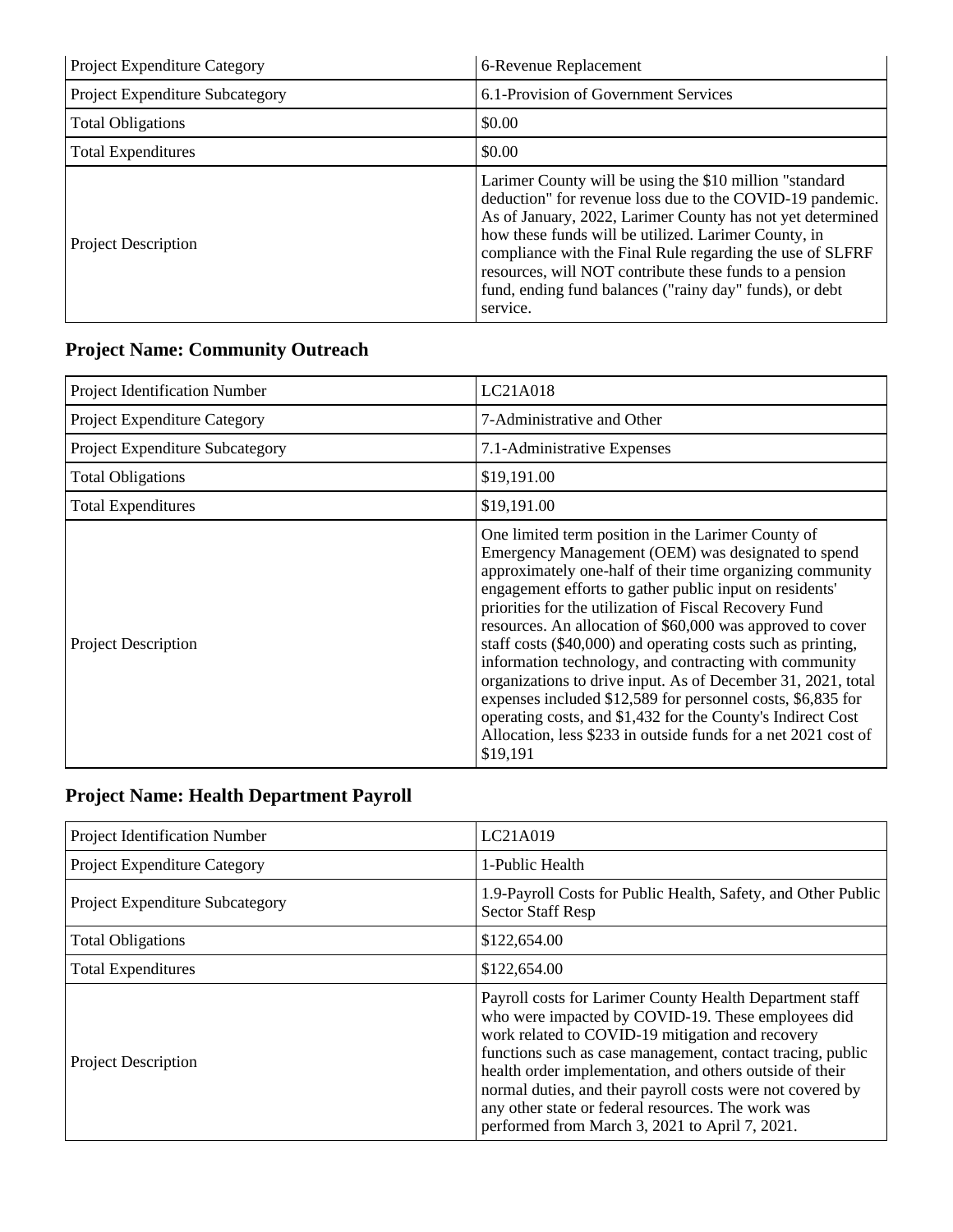### **Project Name: Health Services for Larimer County Jail Inmates**

| Project Identification Number          | LC21A020                                                                                                                                                                                                                                                                                                                                                                                                                                                                                                       |
|----------------------------------------|----------------------------------------------------------------------------------------------------------------------------------------------------------------------------------------------------------------------------------------------------------------------------------------------------------------------------------------------------------------------------------------------------------------------------------------------------------------------------------------------------------------|
| Project Expenditure Category           | 1-Public Health                                                                                                                                                                                                                                                                                                                                                                                                                                                                                                |
| <b>Project Expenditure Subcategory</b> | 1.4-Prevention in Congregate Settings (Nursing Homes,<br>Prisons/Jails, Dense Work)                                                                                                                                                                                                                                                                                                                                                                                                                            |
| <b>Total Obligations</b>               | \$241,278.00                                                                                                                                                                                                                                                                                                                                                                                                                                                                                                   |
| <b>Total Expenditures</b>              | \$132,678.00                                                                                                                                                                                                                                                                                                                                                                                                                                                                                                   |
| <b>Project Description</b>             | Additional costs paid to Larimer County Jail inmate medical<br>services contractor for ongoing COVID-19 testing. Costs<br>reflect amounts charged by the contractor that provides<br>medical services in the Larimer County Jail for service dates<br>March 3, 2021 to December 31, 2021. As the COVID-19<br>pandemic continues to impact operations, especially with the<br>ongoing Omicron variant, it is anticipated that Larimer<br>County will continue to require these services for the near<br>future. |

# **Project Name: Larimer County Broadband Partnerships**

| Project Identification Number   | LC21A022                             |
|---------------------------------|--------------------------------------|
| Project Expenditure Category    | 5-Infrastructure                     |
| Project Expenditure Subcategory | 5.16-Broadband: "Last Mile" projects |
| <b>Total Obligations</b>        | \$0.00                               |
| <b>Total Expenditures</b>       | \$0.00                               |
| <b>Project Description</b>      | <b>TBD</b>                           |

### **Project Name: Small Business Development Center Contribution**

| Project Identification Number   | LC21A024                                                                                                                                                                                           |
|---------------------------------|----------------------------------------------------------------------------------------------------------------------------------------------------------------------------------------------------|
| Project Expenditure Category    | 2-Negative Economic Impacts                                                                                                                                                                        |
| Project Expenditure Subcategory | 2.10-Aid to nonprofit organizations                                                                                                                                                                |
| <b>Total Obligations</b>        | \$10,000.00                                                                                                                                                                                        |
| <b>Total Expenditures</b>       | \$10,000.00                                                                                                                                                                                        |
| <b>Project Description</b>      | <b>Contribution to Larimer County Small Business</b><br>Development Center towards its effort to support small<br>businesses in Larimer County through consulting, classes,<br>and other training. |

# **Project Name: Pre Trial Services LTE**

| <b>Project Identification Number</b>   | LC21A025                                                                                  |
|----------------------------------------|-------------------------------------------------------------------------------------------|
| <b>Project Expenditure Category</b>    | 1-Public Health                                                                           |
| <b>Project Expenditure Subcategory</b> | 1.9-Payroll Costs for Public Health, Safety, and Other Public<br><b>Sector Staff Resp</b> |
| <b>Total Obligations</b>               | \$0.00                                                                                    |
| <b>Total Expenditures</b>              | \$0.00                                                                                    |
|                                        |                                                                                           |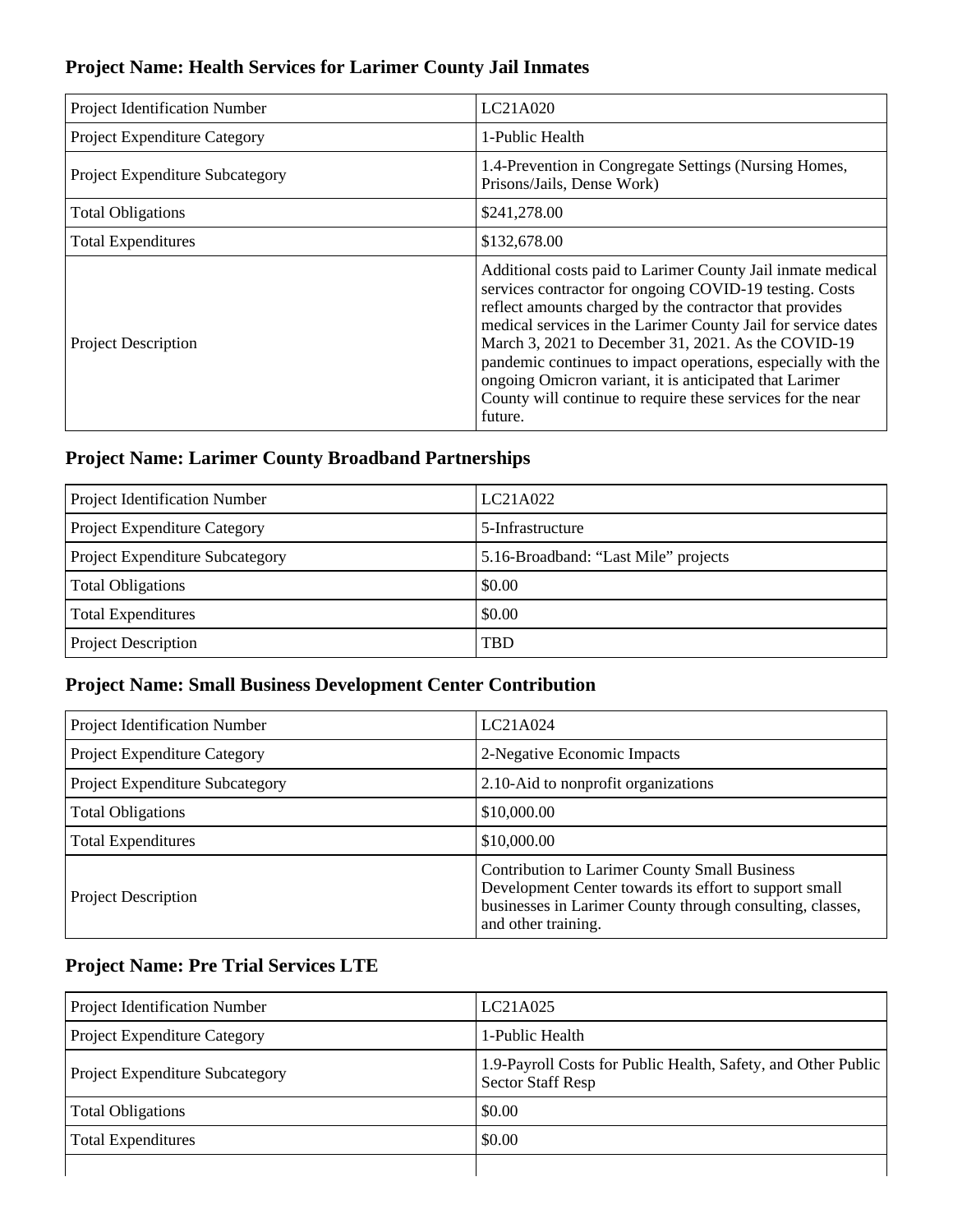#### **Project Name: Natural Resources Water Improvement Projects**

| Project Identification Number   | LC21A029                                                                                                                                     |
|---------------------------------|----------------------------------------------------------------------------------------------------------------------------------------------|
| Project Expenditure Category    | 5-Infrastructure                                                                                                                             |
| Project Expenditure Subcategory | 5.15-Drinking water: Other water infrastructure                                                                                              |
| <b>Total Obligations</b>        | \$0.00                                                                                                                                       |
| <b>Total Expenditures</b>       | \$0.00                                                                                                                                       |
| <b>Project Description</b>      | Improvements to drinking water and wastewater at Natural<br>Resources facilities and properties due to increased use $\&$<br>health concerns |

#### **Project Name: Keep NoCo Open**

| Project Identification Number          | LC21A030                                                                                                                                                                                                                                                                                                                                                                                                                                                                                                                                                                                                                                                                                |
|----------------------------------------|-----------------------------------------------------------------------------------------------------------------------------------------------------------------------------------------------------------------------------------------------------------------------------------------------------------------------------------------------------------------------------------------------------------------------------------------------------------------------------------------------------------------------------------------------------------------------------------------------------------------------------------------------------------------------------------------|
| <b>Project Expenditure Category</b>    | 2-Negative Economic Impacts                                                                                                                                                                                                                                                                                                                                                                                                                                                                                                                                                                                                                                                             |
| <b>Project Expenditure Subcategory</b> | 2.10-Aid to nonprofit organizations                                                                                                                                                                                                                                                                                                                                                                                                                                                                                                                                                                                                                                                     |
| <b>Total Obligations</b>               | \$0.00                                                                                                                                                                                                                                                                                                                                                                                                                                                                                                                                                                                                                                                                                  |
| <b>Total Expenditures</b>              | \$0.00                                                                                                                                                                                                                                                                                                                                                                                                                                                                                                                                                                                                                                                                                  |
| <b>Project Description</b>             | In September 2021, the Larimer County Board of County<br>Commissioners allocated \$100,000 to the Economic and<br>Workforce Development department to implement a "Keep"<br>NoCo (Northern Colorado) Open" campaign to encourage<br>residents to get vaccinated and engage in other mitigation<br>strategies such as social distancing and mask wearing. The<br>budget included production of audio and video messages in<br>English and Spanish, social media promotion, other<br>advertising, and community outreach to support<br>culturally-appropriate messaging. As of December 31, 2021,<br>this project had not yet been implemented and had no<br>obligations or expenditures. |

#### **Project Name: Office of the District Attorney - Complex Case Prosecutor**

| Project Identification Number   | LC21A031                                      |
|---------------------------------|-----------------------------------------------|
| Project Expenditure Category    | 1-Public Health                               |
| Project Expenditure Subcategory | 1.12-Other Public Health Services             |
| <b>Total Obligations</b>        | \$0.00                                        |
| <b>Total Expenditures</b>       | \$0.00                                        |
| Project Description             | Add language about increased crime & backlohg |

#### **Project Name: Immediate Needs Grants**

| <b>Project Identification Number</b>   | LC21A050                    |
|----------------------------------------|-----------------------------|
| <b>Project Expenditure Category</b>    | 2-Negative Economic Impacts |
| <b>Project Expenditure Subcategory</b> | 2.13-Other Economic Support |
|                                        |                             |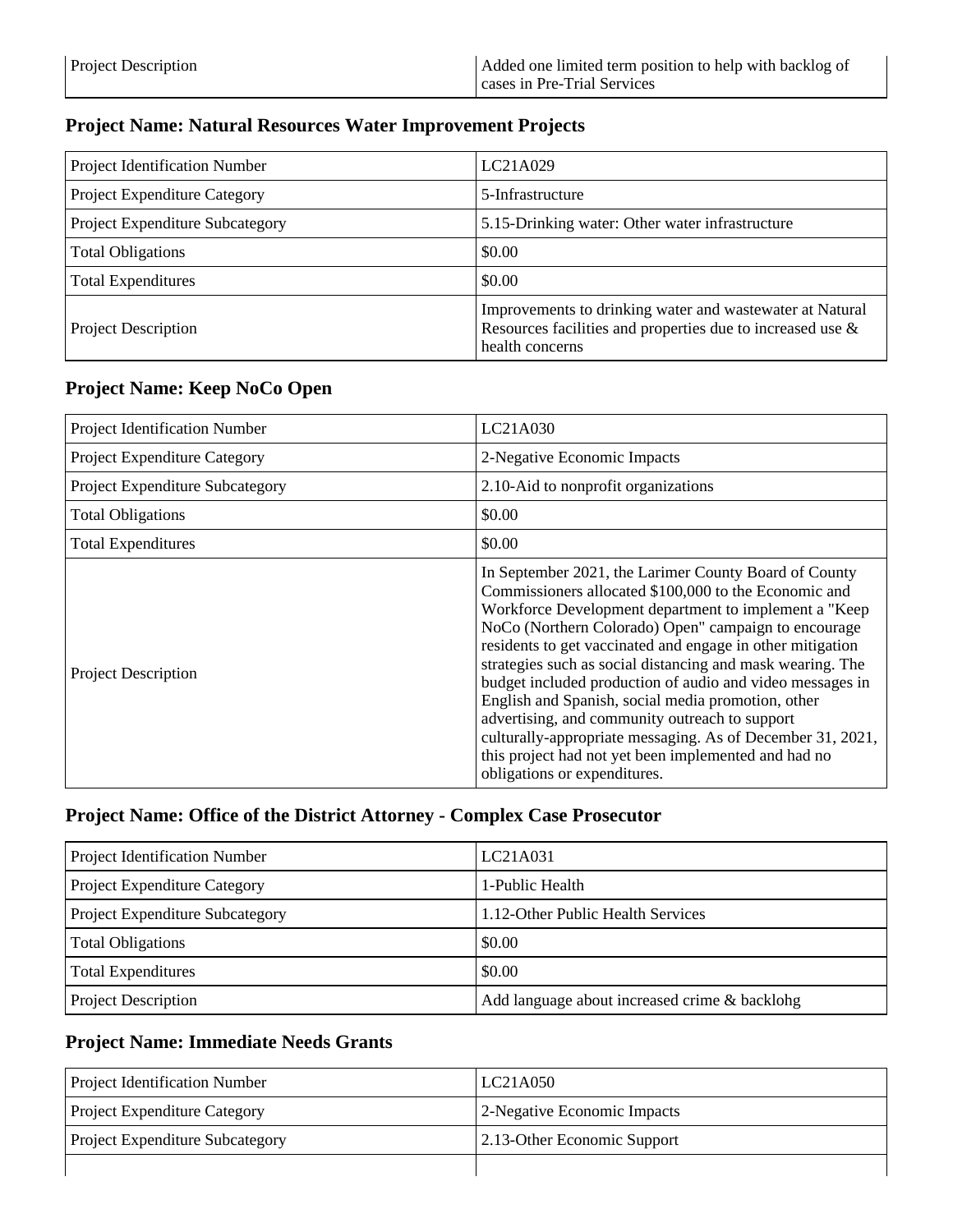| <b>Total Obligations</b>   | \$0.00                                                                                                                                                                                                                                                                                                                                                                                                                                                                                                                                                                                                                                                                                                                                                                   |
|----------------------------|--------------------------------------------------------------------------------------------------------------------------------------------------------------------------------------------------------------------------------------------------------------------------------------------------------------------------------------------------------------------------------------------------------------------------------------------------------------------------------------------------------------------------------------------------------------------------------------------------------------------------------------------------------------------------------------------------------------------------------------------------------------------------|
| <b>Total Expenditures</b>  | \$0.00                                                                                                                                                                                                                                                                                                                                                                                                                                                                                                                                                                                                                                                                                                                                                                   |
| <b>Project Description</b> | The Larimer County Board of County Commissioners<br>(BOCC) allocated \$1.5 million to provide small grants to<br>businesses, non-profits, special taxing authorities, and other<br>eligible organizations to help them recover from the impacts<br>of COVID-19. This funding was preliminarily allocated<br>between three categories: health impacts, negative economic<br>impacts, and infrastructure. The County made the grant<br>application available from October 20 through November<br>12. Since November 12 a group of subject matter experts in<br>the County have been reviewing the applications and will<br>make recommendations to the BOCC for funding in January<br>2022. As of December 31, 2021, none of the grants had been<br>obligated or expended. |

# **Project Name: Administration of FRF Funds**

| Project Identification Number   | LC21A004                                                                                                                                                                                                                                                                                                                                                                                                                                                                                                                                                                                                      |
|---------------------------------|---------------------------------------------------------------------------------------------------------------------------------------------------------------------------------------------------------------------------------------------------------------------------------------------------------------------------------------------------------------------------------------------------------------------------------------------------------------------------------------------------------------------------------------------------------------------------------------------------------------|
| Project Expenditure Category    | 7-Administrative and Other                                                                                                                                                                                                                                                                                                                                                                                                                                                                                                                                                                                    |
| Project Expenditure Subcategory | 7.1-Administrative Expenses                                                                                                                                                                                                                                                                                                                                                                                                                                                                                                                                                                                   |
| <b>Total Obligations</b>        | \$44,679.00                                                                                                                                                                                                                                                                                                                                                                                                                                                                                                                                                                                                   |
| <b>Total Expenditures</b>       | \$44,679.00                                                                                                                                                                                                                                                                                                                                                                                                                                                                                                                                                                                                   |
| <b>Project Description</b>      | Larimer County hired one limited term Fiscal Recovery<br>Program Manager to coordinate utilization of Fiscal<br>Recovery Funds. Duties include collaborating with County<br>departments, public stakeholders and municipalities;<br>determining project eligibility; ensuring proper procurement<br>procedures; tracking expenses; and other related duties.<br>During the reporting period total expenses were \$44,679,<br>including \$38,270 for personnel costs, \$1,525 for operating<br>costs including information technology resources, printing,<br>etc., and \$4,884 for countywide indirect costs. |

# **Project Name: Vicarious Trauma Training for Criminal Justice Services Staff**

| Project Identification Number   | LC21A006                                                                                                                                                                                                                                                                                                                                                                                                                                                                                                                                                                                                                                                                                                                                   |
|---------------------------------|--------------------------------------------------------------------------------------------------------------------------------------------------------------------------------------------------------------------------------------------------------------------------------------------------------------------------------------------------------------------------------------------------------------------------------------------------------------------------------------------------------------------------------------------------------------------------------------------------------------------------------------------------------------------------------------------------------------------------------------------|
| Project Expenditure Category    | 1-Public Health                                                                                                                                                                                                                                                                                                                                                                                                                                                                                                                                                                                                                                                                                                                            |
| Project Expenditure Subcategory | 1.10-Mental Health Services                                                                                                                                                                                                                                                                                                                                                                                                                                                                                                                                                                                                                                                                                                                |
| <b>Total Obligations</b>        | \$32,100.00                                                                                                                                                                                                                                                                                                                                                                                                                                                                                                                                                                                                                                                                                                                                |
| <b>Total Expenditures</b>       | \$18,300.00                                                                                                                                                                                                                                                                                                                                                                                                                                                                                                                                                                                                                                                                                                                                |
| <b>Project Description</b>      | Larimer County is utilizing FRF funds to provide vicarious<br>trauma training to staff in the Criminal Justice Services<br>Department This training is designed to improve the mental<br>health of employees who have been put in an exceptionally<br>difficult situation by the COVID-19 pandemic. These<br>employees work in a 24/7 congregate facility with<br>individuals coming into and out of the criminal justice<br>system. During the pandemic, staff have come to work each<br>day in a congregate setting while most other people,<br>especially in the initial stages of the pandemic, were safely<br>at home. Staff were afraid of being infected at work while<br>providing mentally and emotionally draining services such |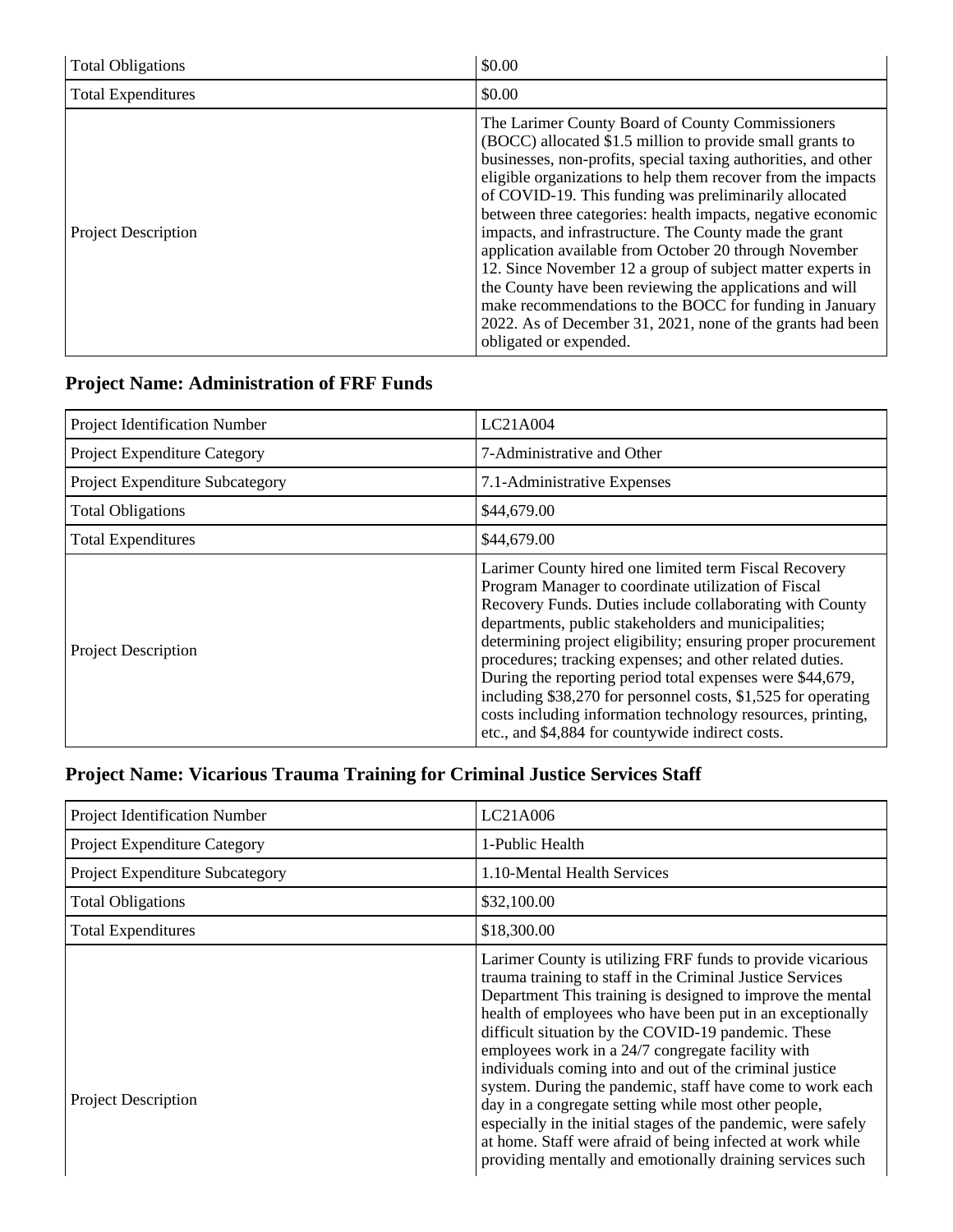|  | as addiction and other trauma therapy to clients, sometimes<br>in a new way such as online. This program helps employees<br>deal with the behavioral traumas of the jobs to which they<br>are dedicated. |
|--|----------------------------------------------------------------------------------------------------------------------------------------------------------------------------------------------------------|
|--|----------------------------------------------------------------------------------------------------------------------------------------------------------------------------------------------------------|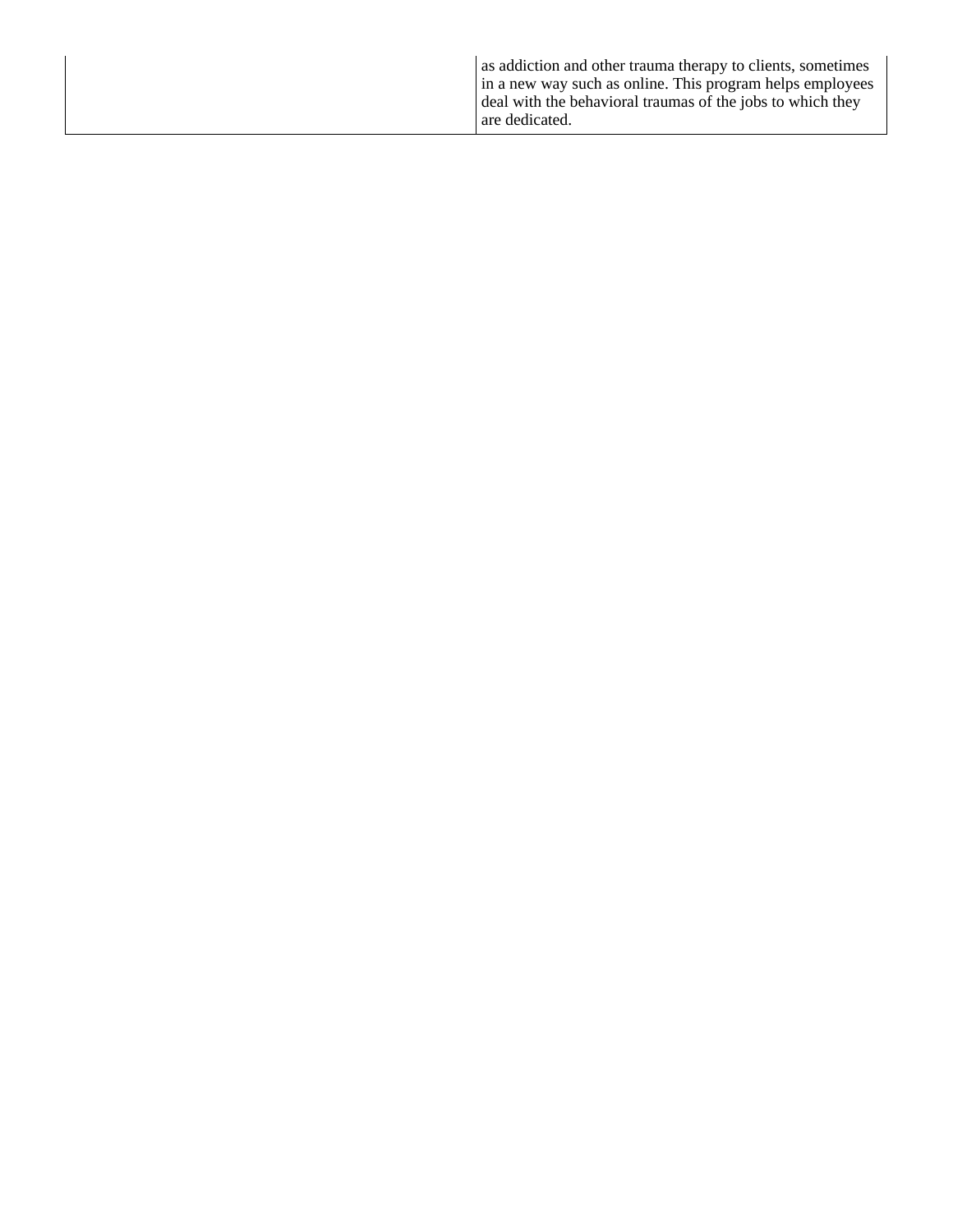# **Subrecipients**

# **Subrecipient Name: Larimer County**

| <b>DUNS</b>                             | 030446819           |
|-----------------------------------------|---------------------|
| DUNS $(+4)$                             |                     |
| <b>TIN</b>                              |                     |
| Type                                    |                     |
| <b>POC Email Address</b>                |                     |
| Address Line 1                          | 200 West Oak Street |
| Address Line 2                          |                     |
| Address Line 3                          |                     |
| City                                    | Fort Collins        |
| <b>State</b>                            | CO                  |
| Zip                                     | 80521               |
| $Zip+4$                                 |                     |
| Is the Recipient Registered in SAM.Gov? | Yes                 |

# **Subrecipient Name: Armor Correctional Health Services Inc.**

| <b>DUNS</b>                             | 171079028           |
|-----------------------------------------|---------------------|
| DUNS $(+4)$                             |                     |
| <b>TIN</b>                              |                     |
| Type                                    |                     |
| <b>POC Email Address</b>                |                     |
| Address Line 1                          | 4960 SW 72nd Avenue |
| Address Line 2                          | Suite 400           |
| Address Line 3                          |                     |
| City                                    | Miami               |
| <b>State</b>                            | CO                  |
| Zip                                     | 33155               |
| $Zip+4$                                 |                     |
| Is the Recipient Registered in SAM.Gov? | Yes                 |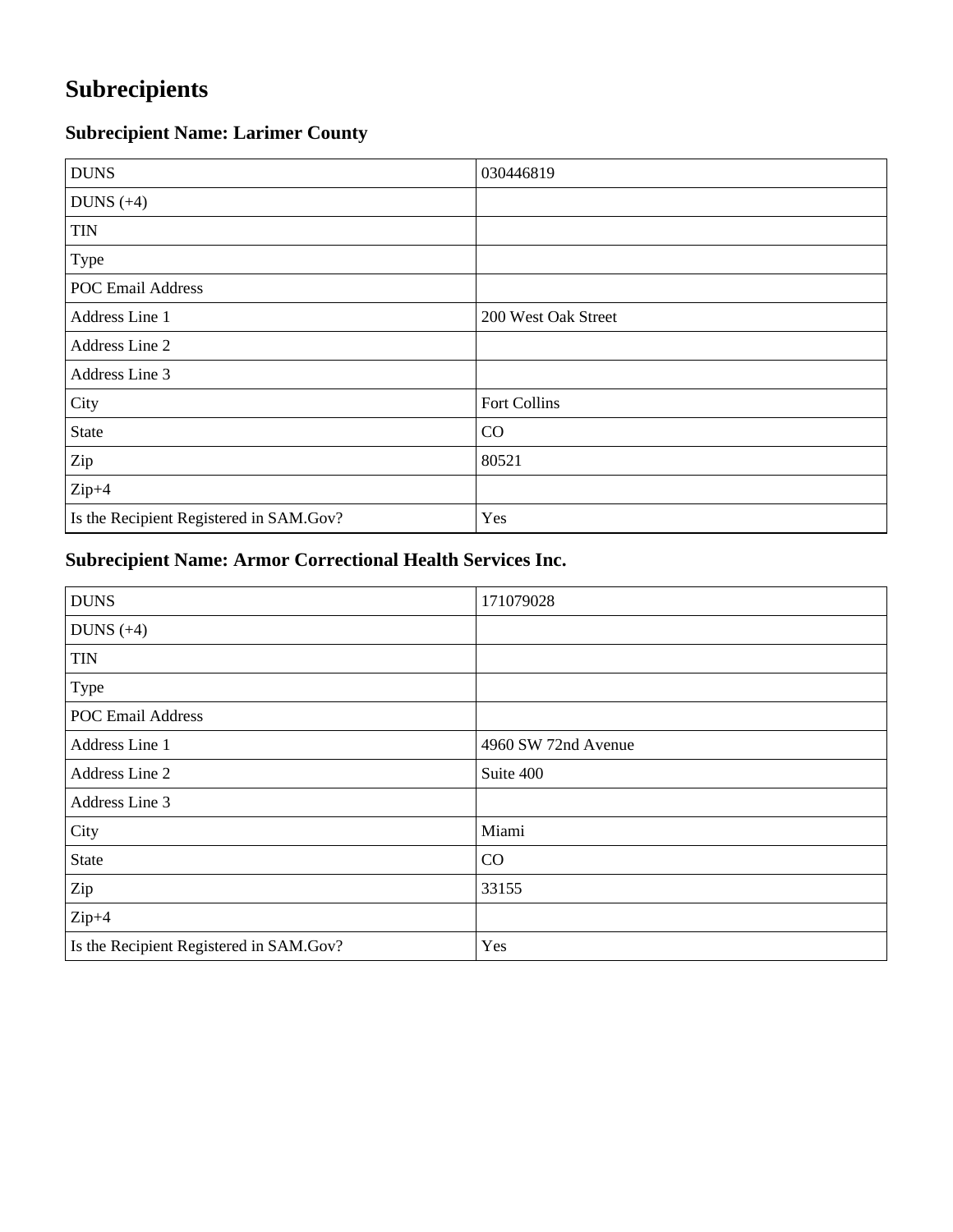# **Subawards**

#### **Subward No: LC21A026**

| Subaward Type                  | Direct Payment                                                                                                            |
|--------------------------------|---------------------------------------------------------------------------------------------------------------------------|
| <b>Subaward Obligation</b>     | \$177,769.00                                                                                                              |
| <b>Subaward Date</b>           | 9/23/2021                                                                                                                 |
| Place of Performance Address 1 | 2405 Midpoint Drive                                                                                                       |
| Place of Performance Address 2 |                                                                                                                           |
| Place of Performance Address 3 |                                                                                                                           |
| Place of Performance City      | <b>Fort Collins</b>                                                                                                       |
| Place of Performance State     | CO.                                                                                                                       |
| Place of Performance Zip       | 80525                                                                                                                     |
| Place of Performance Zip+4     |                                                                                                                           |
| Description                    | Overall purpose is to compensate critical employees in<br>publics afety setting to recognize the special risks they faced |
| Subrecipient                   | <b>Larimer County</b>                                                                                                     |
| Period of Performance Start    | 9/23/2021                                                                                                                 |
| Period of Performance End      | 2/1/2022                                                                                                                  |

#### **Subward No: LC21A027**

| Subaward Type                     | <b>Direct Payment</b>                                                                                                     |
|-----------------------------------|---------------------------------------------------------------------------------------------------------------------------|
| Subaward Obligation               | \$1,035,601.00                                                                                                            |
| <b>Subaward Date</b>              | 9/23/2021                                                                                                                 |
| Place of Performance Address 1    | 2307 Midpoint Drive                                                                                                       |
| Place of Performance Address 2    |                                                                                                                           |
| Place of Performance Address 3    |                                                                                                                           |
| Place of Performance City         | <b>Fort Collins</b>                                                                                                       |
| <b>Place of Performance State</b> | CO.                                                                                                                       |
| Place of Performance Zip          | 80525                                                                                                                     |
| Place of Performance Zip+4        |                                                                                                                           |
| Description                       | Overall purpose is to compensate critical employees in<br>publics afety setting to recognize the special risks they faced |
| Subrecipient                      | <b>Larimer County</b>                                                                                                     |
| Period of Performance Start       | 9/23/2021                                                                                                                 |
| Period of Performance End         | 12/31/2021                                                                                                                |

| Subaward Type       | Direct Payment |
|---------------------|----------------|
| Subaward Obligation | \$920,871.00   |
|                     |                |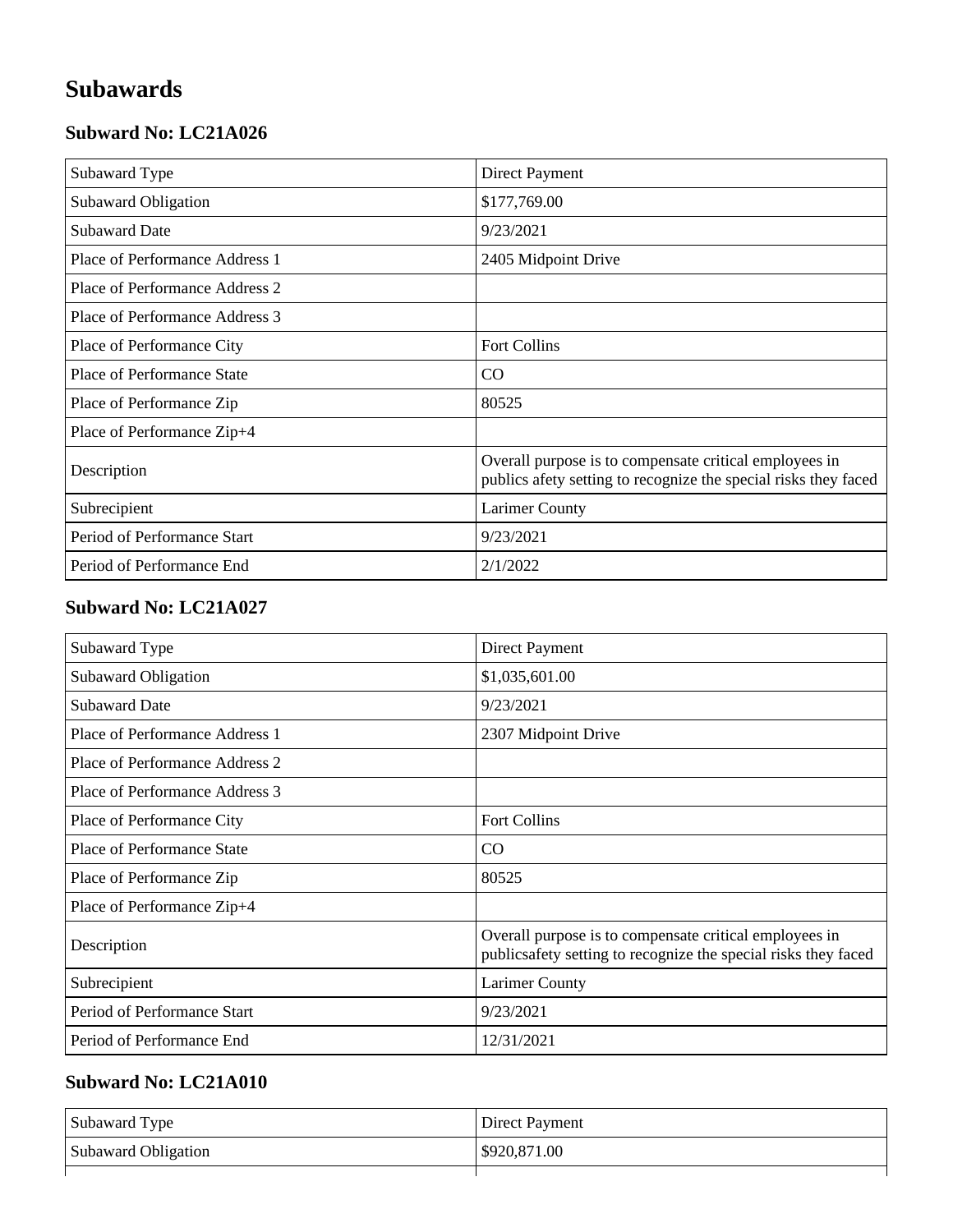| <b>Subaward Date</b>              | 3/3/2021                                                           |
|-----------------------------------|--------------------------------------------------------------------|
| Place of Performance Address 1    | 1600 Prospect Park Way                                             |
| Place of Performance Address 2    |                                                                    |
| Place of Performance Address 3    |                                                                    |
| Place of Performance City         | <b>Fort Collins</b>                                                |
| <b>Place of Performance State</b> | CO                                                                 |
| Place of Performance Zip          | 80525                                                              |
| Place of Performance Zip+4        |                                                                    |
| Description                       | Public safety payroll costs for operations impacted by<br>COVID-19 |
| Subrecipient                      | <b>Larimer County</b>                                              |
| Period of Performance Start       | 3/3/2021                                                           |
| Period of Performance End         | 12/31/2021                                                         |

# **Subward No: LC21A011**

| Subaward Type                     | <b>Direct Payment</b>                                                                                   |
|-----------------------------------|---------------------------------------------------------------------------------------------------------|
| <b>Subaward Obligation</b>        | \$532,485.00                                                                                            |
| <b>Subaward Date</b>              | 3/3/2021                                                                                                |
| Place of Performance Address 1    | 2405 Midpoint Drive                                                                                     |
| Place of Performance Address 2    |                                                                                                         |
| Place of Performance Address 3    |                                                                                                         |
| Place of Performance City         | <b>Fort Collins</b>                                                                                     |
| <b>Place of Performance State</b> | CO                                                                                                      |
| Place of Performance Zip          | 80525                                                                                                   |
| Place of Performance Zip+4        |                                                                                                         |
| Description                       | Public safety payroll costs for operations in a congregate<br>correctional setting impacted by COVID-19 |
| Subrecipient                      | <b>Larimer County</b>                                                                                   |
| Period of Performance Start       | 3/3/2021                                                                                                |
| Period of Performance End         | 12/31/2021                                                                                              |

| Subaward Type                     | Direct Payment      |
|-----------------------------------|---------------------|
| <b>Subaward Obligation</b>        | \$3,627,363.00      |
| <b>Subaward Date</b>              | 3/3/2021            |
| Place of Performance Address 1    | 2307 Midpoint Drive |
| Place of Performance Address 2    |                     |
| Place of Performance Address 3    |                     |
| Place of Performance City         | <b>Fort Collins</b> |
| <b>Place of Performance State</b> | C <sub>O</sub>      |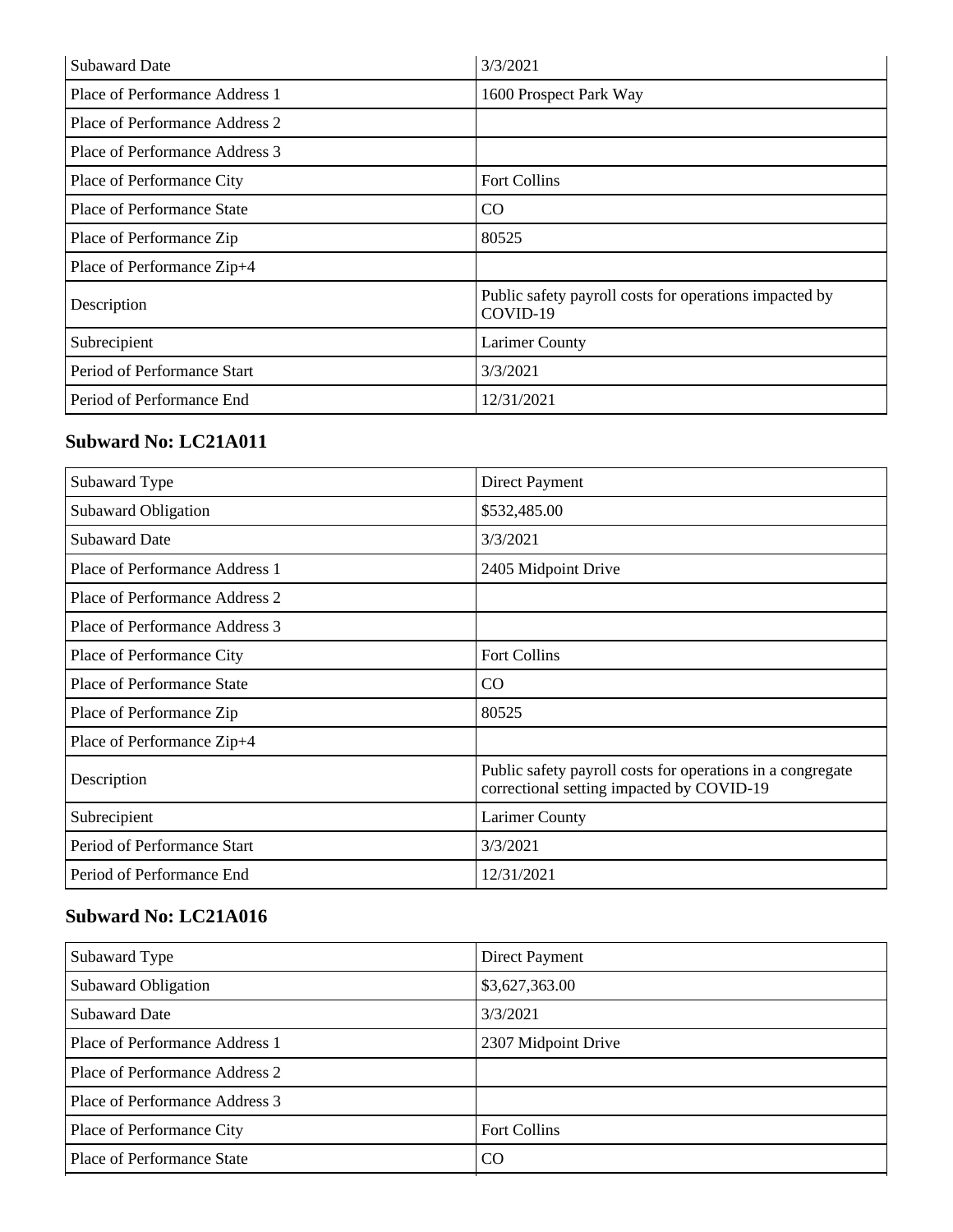| Place of Performance Zip    | 80525                                                                                                   |
|-----------------------------|---------------------------------------------------------------------------------------------------------|
| Place of Performance Zip+4  |                                                                                                         |
| Description                 | Public safety payroll costs for operations in a correctional<br>congregate setting impacted by COVID-19 |
| Subrecipient                | Larimer County                                                                                          |
| Period of Performance Start | 3/3/2021                                                                                                |
| Period of Performance End   | 12/31/2021                                                                                              |

### **Subward No: LC21A015**

| Subaward Type                     | Direct Payment                                                                                                                                  |
|-----------------------------------|-------------------------------------------------------------------------------------------------------------------------------------------------|
| <b>Subaward Obligation</b>        | \$56,702.00                                                                                                                                     |
| <b>Subaward Date</b>              | 3/3/2021                                                                                                                                        |
| Place of Performance Address 1    | 200 West Oak Street                                                                                                                             |
| Place of Performance Address 2    |                                                                                                                                                 |
| Place of Performance Address 3    |                                                                                                                                                 |
| Place of Performance City         | Fort Collins                                                                                                                                    |
| <b>Place of Performance State</b> | CO                                                                                                                                              |
| Place of Performance Zip          | 80521                                                                                                                                           |
| Place of Performance Zip+4        |                                                                                                                                                 |
| Description                       | Development of software tool used by Larimer County<br>Public Health Department to do case management and<br>contact tracing of COVID-19 cases. |
| Subrecipient                      | <b>Larimer County</b>                                                                                                                           |
| Period of Performance Start       | 3/3/2021                                                                                                                                        |
| Period of Performance End         | 7/31/2021                                                                                                                                       |

| Subaward Type                  | <b>Direct Payment</b>                                                                                                                                                      |
|--------------------------------|----------------------------------------------------------------------------------------------------------------------------------------------------------------------------|
| <b>Subaward Obligation</b>     | \$122,654.00                                                                                                                                                               |
| <b>Subaward Date</b>           | 3/3/2021                                                                                                                                                                   |
| Place of Performance Address 1 | 1525 Blue Spruce Drive                                                                                                                                                     |
| Place of Performance Address 2 |                                                                                                                                                                            |
| Place of Performance Address 3 |                                                                                                                                                                            |
| Place of Performance City      | <b>Fort Collins</b>                                                                                                                                                        |
| Place of Performance State     | CO                                                                                                                                                                         |
| Place of Performance Zip       | 80524                                                                                                                                                                      |
| Place of Performance Zip+4     |                                                                                                                                                                            |
| Description                    | Payroll costs for Health Department staff who worked on<br>COVID-19 related duties such as mitigation, suppression,<br>contact tracing, etc. instead of their normal jobs. |
| Subrecipient                   | <b>Larimer County</b>                                                                                                                                                      |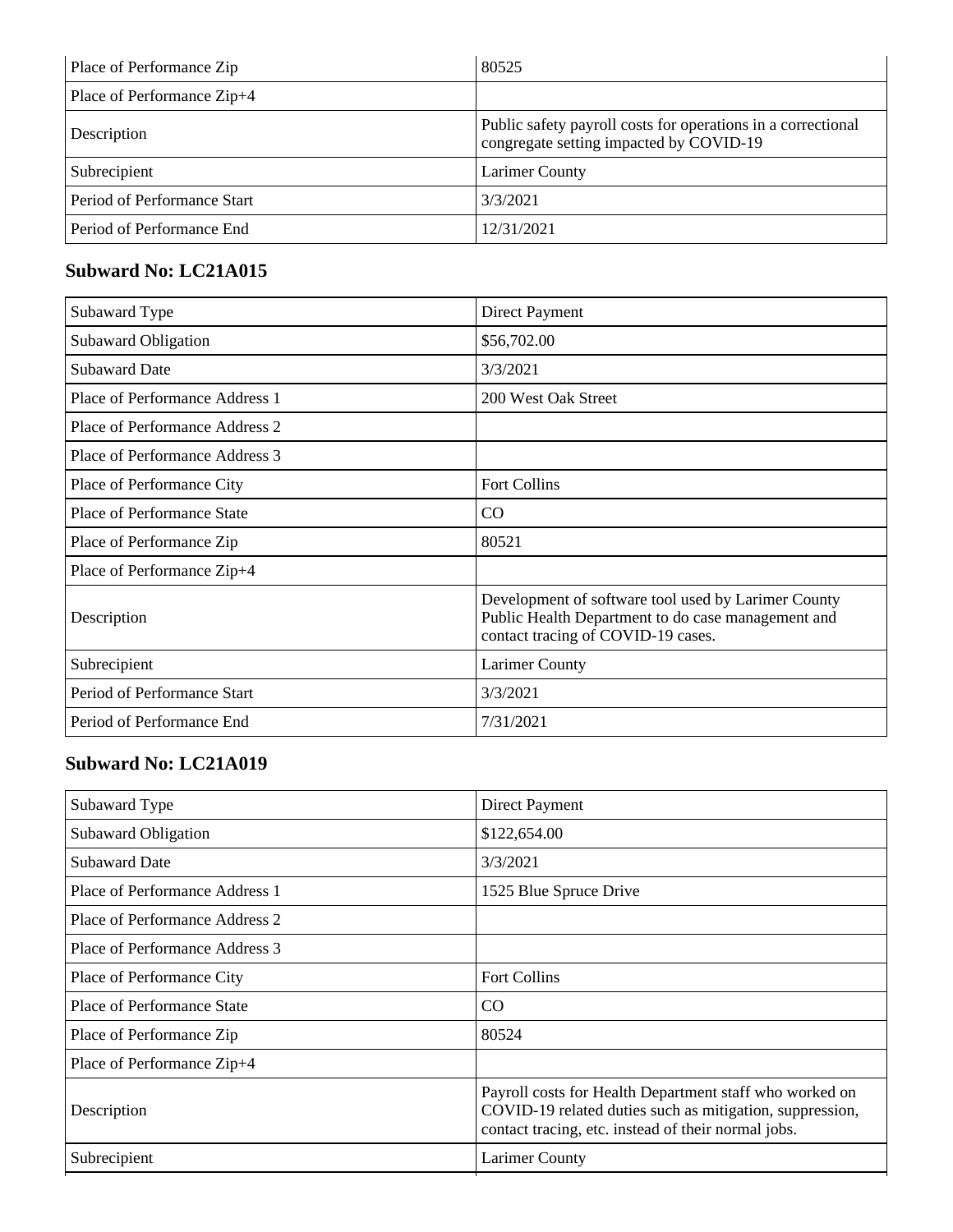| Period of Performance Start | 3/3/2021 |
|-----------------------------|----------|
| Period of Performance End   | 4/7/2021 |

| Subaward Type                     | <b>Contract: Definitive Contract</b>                                                                                    |
|-----------------------------------|-------------------------------------------------------------------------------------------------------------------------|
| Subaward Obligation               | \$241,278.00                                                                                                            |
| <b>Subaward Date</b>              | 3/3/2021                                                                                                                |
| Place of Performance Address 1    | 2405 Midpoint Drive                                                                                                     |
| Place of Performance Address 2    |                                                                                                                         |
| Place of Performance Address 3    |                                                                                                                         |
| Place of Performance City         | <b>Fort Collins</b>                                                                                                     |
| <b>Place of Performance State</b> | CO                                                                                                                      |
| Place of Performance Zip          | 80525                                                                                                                   |
| Place of Performance Zip+4        |                                                                                                                         |
| Description                       | Additional costs charged by Larimer County Jail's medical<br>care provider for COVID-19 testing, symptom checking, etc. |
| Subrecipient                      | Armor Correctional Health Services Inc.                                                                                 |
| Period of Performance Start       | 3/3/2021                                                                                                                |
| Period of Performance End         | 12/31/2021                                                                                                              |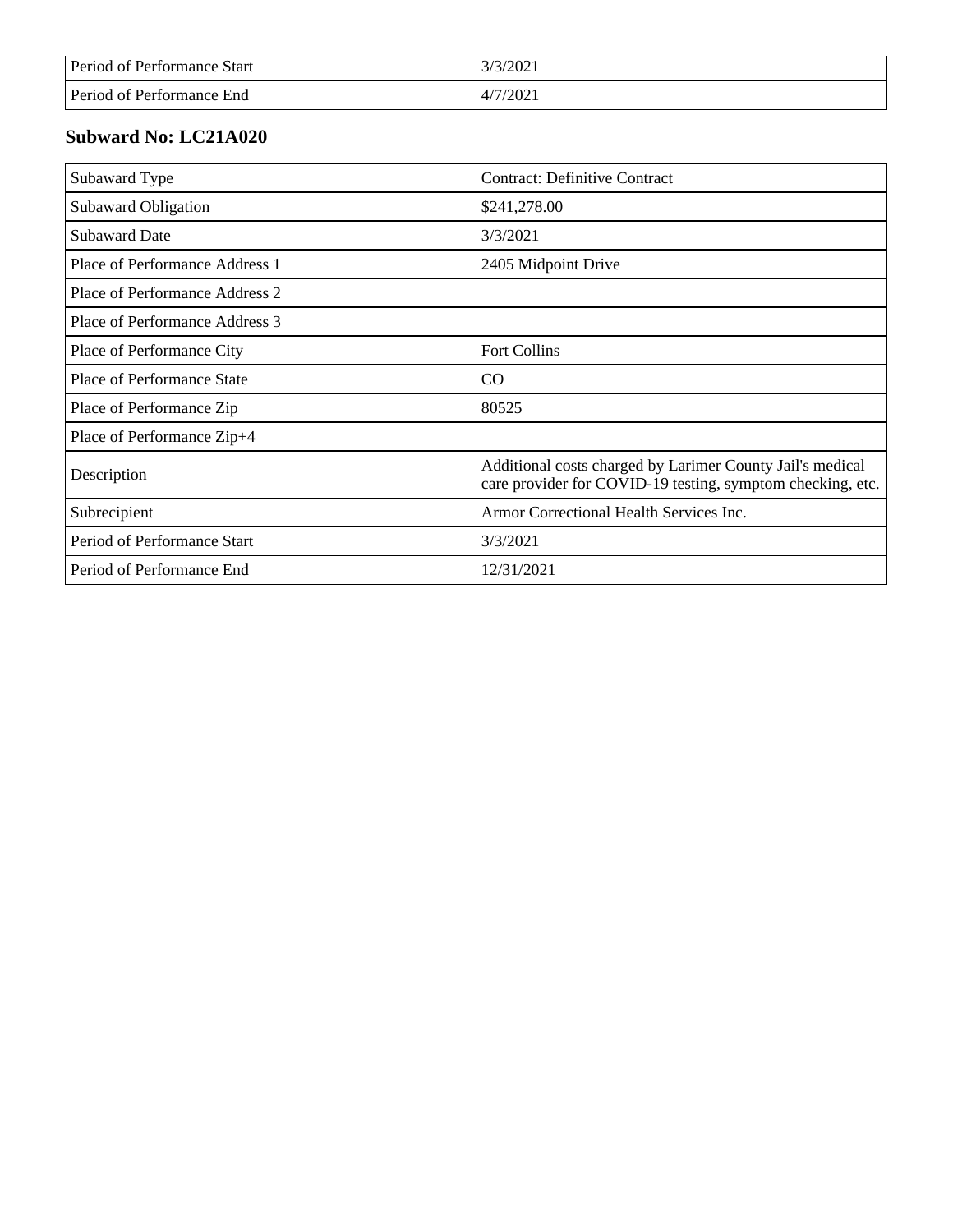# **Expenditures**

# **Aggregate Expenditures more than \$50,000**

### **Expenditure: EN-00035100**

| Project Name                | Premium Pay - Office of the Sheriff |
|-----------------------------|-------------------------------------|
| Subaward ID                 | SUB-0013236                         |
| Subaward No                 | LC21A026                            |
| Subaward Type               | Direct Payment                      |
| <b>Subrecipient Name</b>    |                                     |
| <b>Expenditure Start</b>    | 9/23/2021                           |
| <b>Expenditure End</b>      | 12/31/2021                          |
| <b>Expenditure Amount</b>   | \$177,769.00                        |
| <b>Expenditure Category</b> |                                     |

# **Expenditure: EN-00036767**

| Project Name                | Premium Pay - Criminal Justice Services Department |
|-----------------------------|----------------------------------------------------|
| Subaward ID                 | SUB-0018716                                        |
| Subaward No                 | LC21A027                                           |
| Subaward Type               | <b>Direct Payment</b>                              |
| <b>Subrecipient Name</b>    |                                                    |
| <b>Expenditure Start</b>    | 9/23/2021                                          |
| <b>Expenditure End</b>      | 12/31/2021                                         |
| <b>Expenditure Amount</b>   | \$1,035,601.00                                     |
| <b>Expenditure Category</b> |                                                    |

| Project Name                | Office of the Coroner Payroll |
|-----------------------------|-------------------------------|
| Subaward ID                 | SUB-0013240                   |
| Subaward No                 | LC21A010                      |
| Subaward Type               | Direct Payment                |
| Subrecipient Name           |                               |
| <b>Expenditure Start</b>    | 3/3/2021                      |
| <b>Expenditure End</b>      | 12/31/2021                    |
| <b>Expenditure Amount</b>   | \$920,871.00                  |
| <b>Expenditure Category</b> |                               |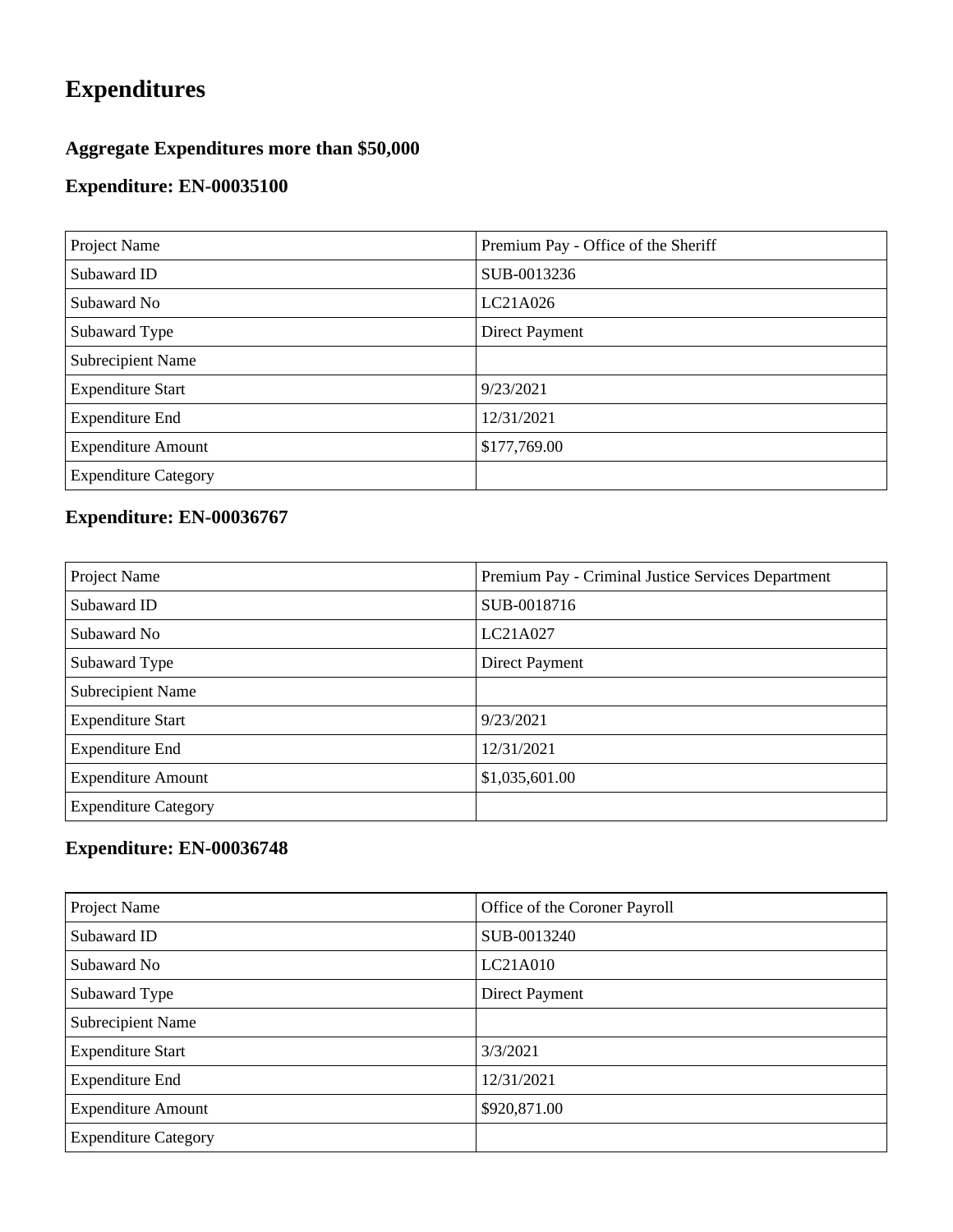# **Expenditure: EN-00036783**

| Project Name                | Office of the Sheriff Payroll |
|-----------------------------|-------------------------------|
| Subaward ID                 | SUB-0020216                   |
| Subaward No                 | LC21A011                      |
| Subaward Type               | Direct Payment                |
| Subrecipient Name           |                               |
| <b>Expenditure Start</b>    | 3/3/2021                      |
| <b>Expenditure End</b>      | 12/31/2021                    |
| <b>Expenditure Amount</b>   | \$532,485.00                  |
| <b>Expenditure Category</b> |                               |

# **Expenditure: EN-00036786**

| Project Name                | Criminal Justice Services Department Payroll |
|-----------------------------|----------------------------------------------|
| Subaward ID                 | SUB-0020668                                  |
| Subaward No                 | LC21A016                                     |
| Subaward Type               | <b>Direct Payment</b>                        |
| Subrecipient Name           |                                              |
| <b>Expenditure Start</b>    | 3/3/2021                                     |
| <b>Expenditure End</b>      | 12/31/2021                                   |
| <b>Expenditure Amount</b>   | \$3,627,363.00                               |
| <b>Expenditure Category</b> |                                              |

# **Expenditure: EN-00041961**

| Project Name                | Larimer County Health Department Case Management<br>System |
|-----------------------------|------------------------------------------------------------|
| Subaward ID                 | SUB-0032591                                                |
| Subaward No.                | LC21A015                                                   |
| Subaward Type               | <b>Direct Payment</b>                                      |
| <b>Subrecipient Name</b>    |                                                            |
| <b>Expenditure Start</b>    | 3/3/2021                                                   |
| <b>Expenditure End</b>      | 7/31/2021                                                  |
| <b>Expenditure Amount</b>   | \$56,702.00                                                |
| <b>Expenditure Category</b> |                                                            |

| <b>Project Name</b> | <b>Health Department Payroll</b> |
|---------------------|----------------------------------|
| Subaward ID         | SUB-0032605                      |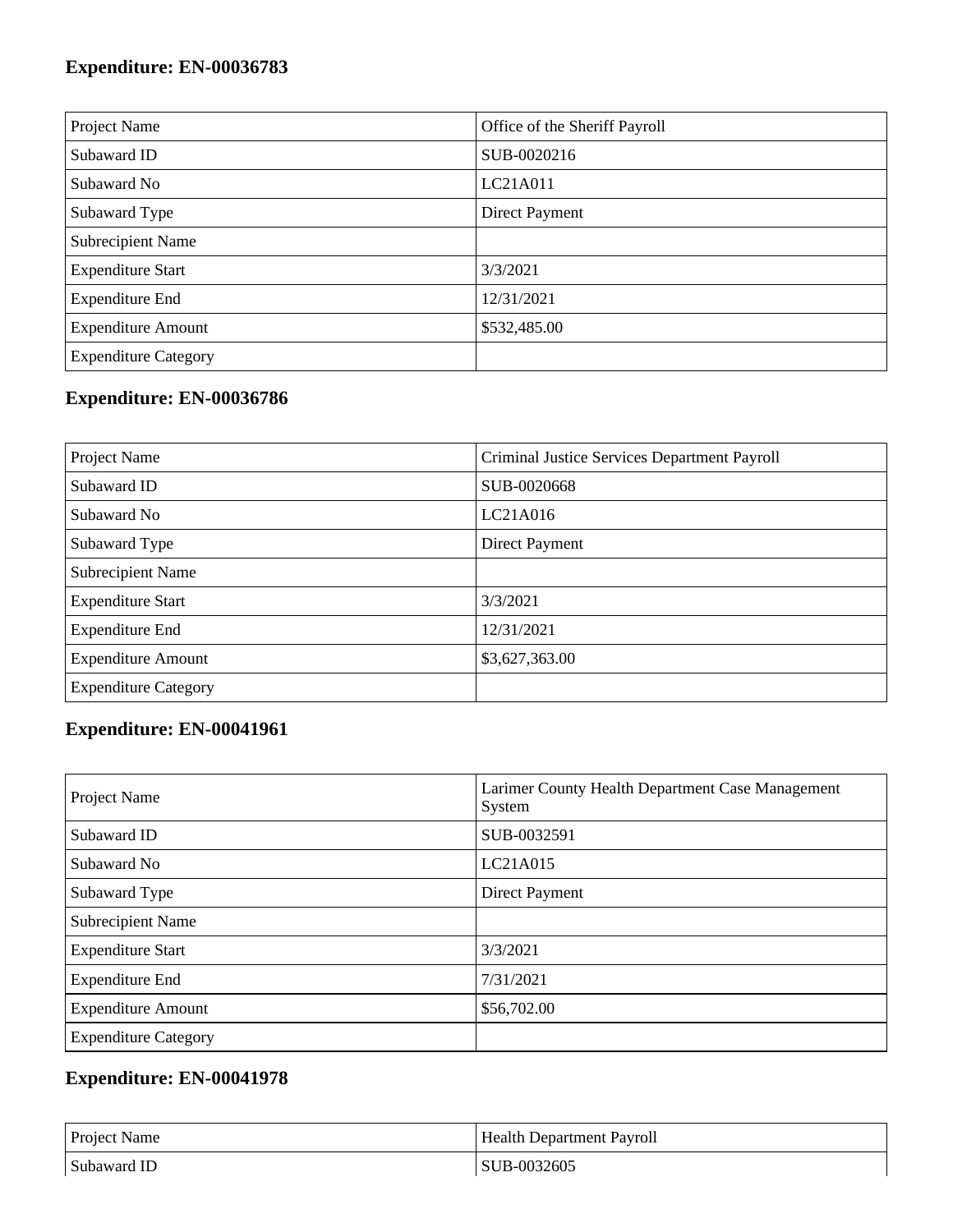| Subaward No                 | LC21A019              |
|-----------------------------|-----------------------|
| Subaward Type               | <b>Direct Payment</b> |
| <b>Subrecipient Name</b>    |                       |
| <b>Expenditure Start</b>    | 3/3/2021              |
| <b>Expenditure End</b>      | 4/7/2021              |
| <b>Expenditure Amount</b>   | \$122,654.00          |
| <b>Expenditure Category</b> |                       |

# **Expenditure: EN-00042398**

| Project Name                | Health Services for Larimer County Jail Inmates |
|-----------------------------|-------------------------------------------------|
| Subaward ID                 | SUB-0033163                                     |
| Subaward No                 | LC21A020                                        |
| Subaward Type               | <b>Contract: Definitive Contract</b>            |
| Subrecipient Name           |                                                 |
| <b>Expenditure Start</b>    | 3/3/2021                                        |
| <b>Expenditure End</b>      | 12/31/2021                                      |
| <b>Expenditure Amount</b>   | \$132,678.00                                    |
| <b>Expenditure Category</b> |                                                 |

# **Aggregate Disbursements less than \$50,000**

Expenditure: EN-00041994

| Project Name                             | <b>Community Outreach</b>    |
|------------------------------------------|------------------------------|
| <b>Expenditure Category</b>              |                              |
| Subaward Type (Aggregates)               | Aggregate of Direct Payments |
| Total Quarterly Expenditure Amount       | \$19,191.00                  |
| <b>Total Quarterly Obligation Amount</b> | \$19,191.00                  |

#### Expenditure: EN-00041997

| Project Name                              | <b>Small Business Development Center Contribution</b> |
|-------------------------------------------|-------------------------------------------------------|
| <b>Expenditure Category</b>               |                                                       |
| Subaward Type (Aggregates)                | <b>Aggregate of Direct Payments</b>                   |
| <b>Total Quarterly Expenditure Amount</b> | \$10,000.00                                           |
| <b>Total Quarterly Obligation Amount</b>  | \$10,000.00                                           |

| <b>Project Name</b>         | <b>Administration of FRF Funds</b> |
|-----------------------------|------------------------------------|
| <b>Expenditure Category</b> |                                    |
| Subaward Type (Aggregates)  | Aggregate of Direct Payments       |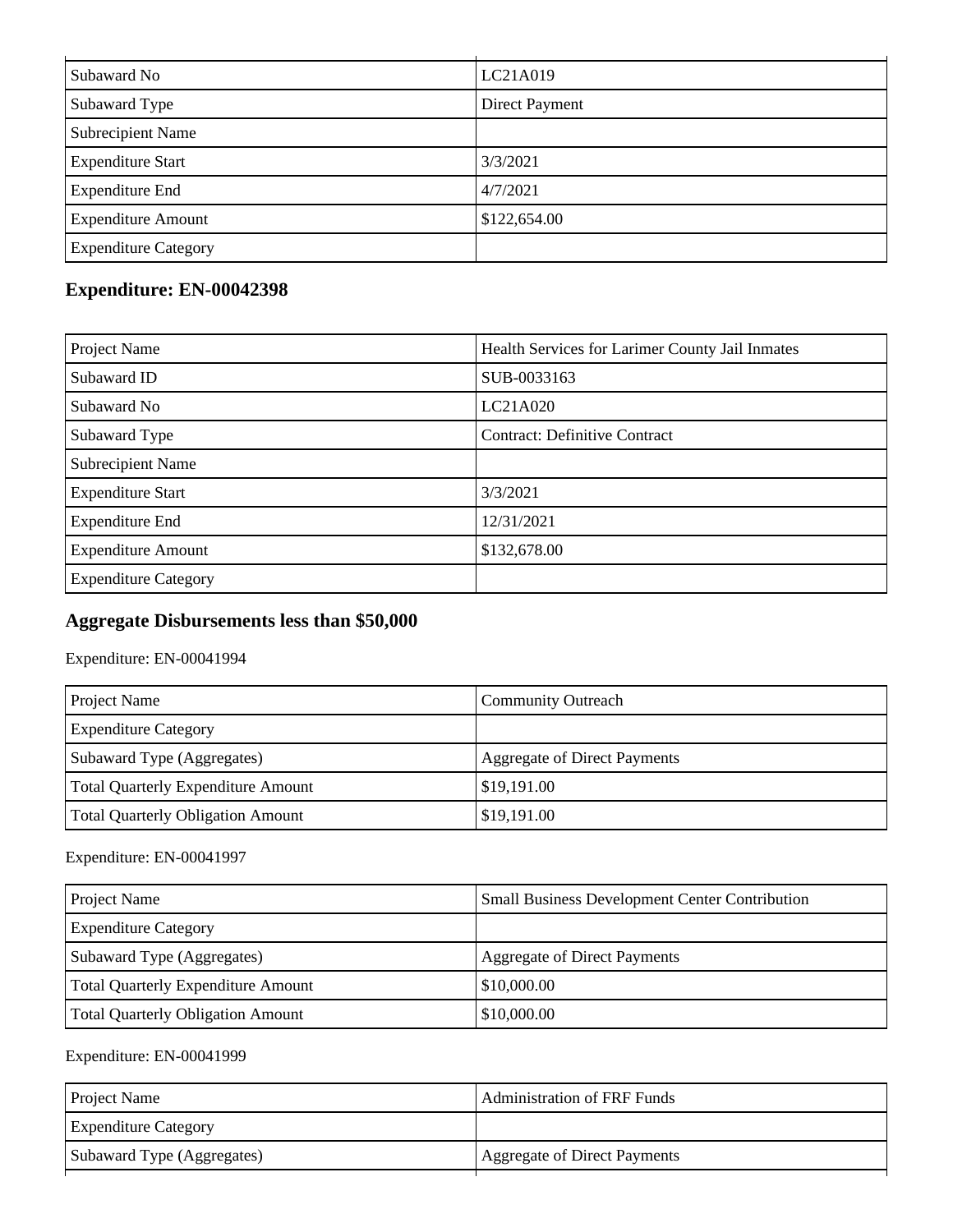| Total Quarterly Expenditure Amount | \$44,679.00 |
|------------------------------------|-------------|
| Total Quarterly Obligation Amount  | \$44,679.00 |

| Project Name                              | Vicarious Trauma Training for Criminal Justice Services<br><b>Staff</b> |
|-------------------------------------------|-------------------------------------------------------------------------|
| <b>Expenditure Category</b>               |                                                                         |
| Subaward Type (Aggregates)                | Aggregate of Contracts Awarded                                          |
| <b>Total Quarterly Expenditure Amount</b> | \$18,300.00                                                             |
| <b>Total Quarterly Obligation Amount</b>  | \$32,100.00                                                             |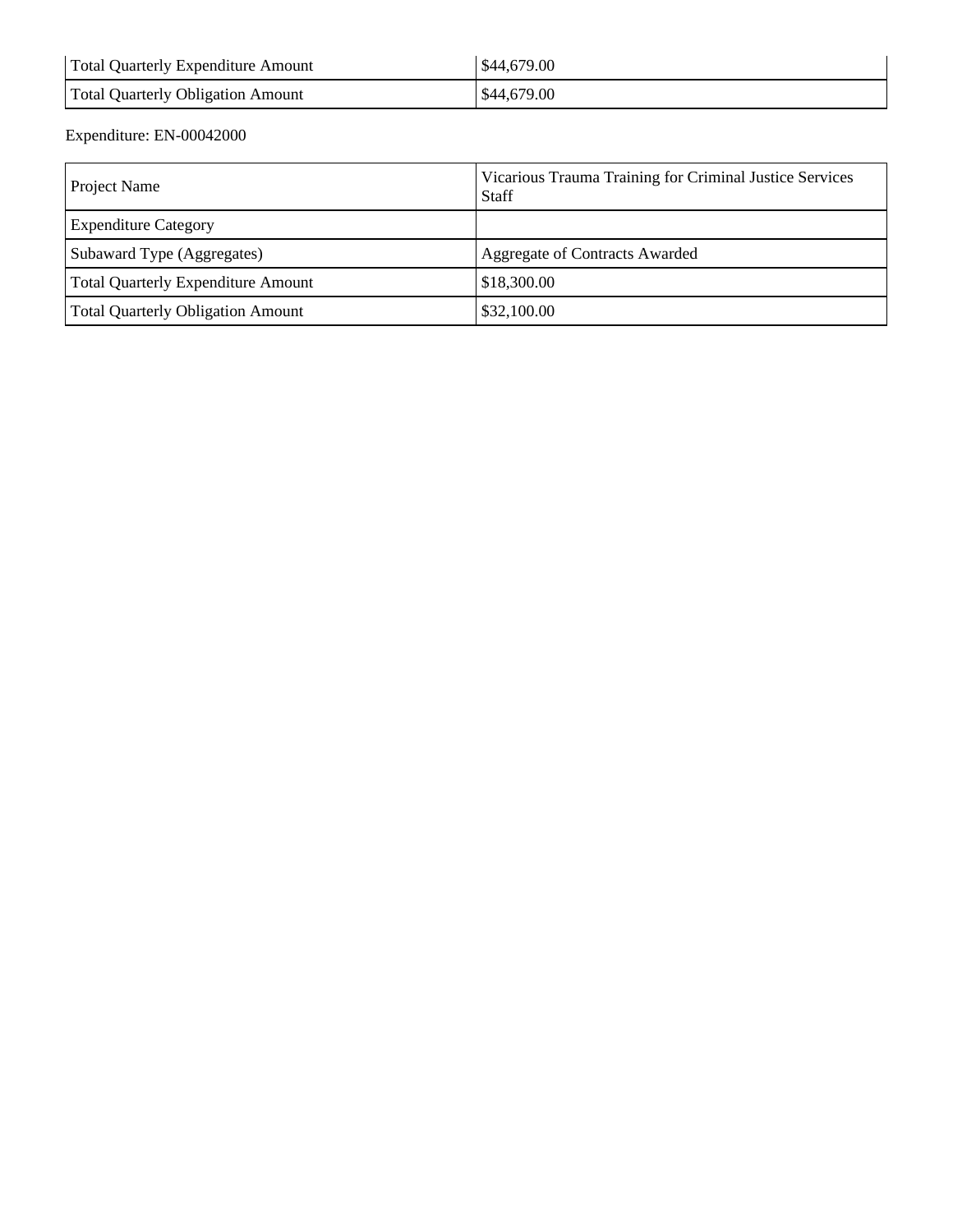# **Report**

# **Federal Financial Reporting**

| Base Year General Revenue                                                                               |                                                                                                                                                                                                              |
|---------------------------------------------------------------------------------------------------------|--------------------------------------------------------------------------------------------------------------------------------------------------------------------------------------------------------------|
| <b>Fiscal Year End Date</b>                                                                             |                                                                                                                                                                                                              |
| Growth Adjustment Used                                                                                  |                                                                                                                                                                                                              |
| Actual General Revenue as of 12 months ended December<br>31, 2020                                       |                                                                                                                                                                                                              |
| Estimated Revenue Loss Due to Covid-19 Public Health<br>Emergency as of December 31, 2020               | \$831,312.00                                                                                                                                                                                                 |
| Were Fiscal Recovery Funds used to make a deposit into a<br>pension fund?                               | N <sub>0</sub>                                                                                                                                                                                               |
| Please provide an explanation of how revenue replacement<br>funds were allocated to government services | Larimer County only learned of the ability to choose the<br>standard allowance when the final rule was issued on<br>January 7. At present the County has not yet determined how<br>these funds will be used. |

# **Questions on Equity and Evidence**

| 1. Do you have a learning agenda, evidence-building plan, or<br>another strategic approach to using evidence and evaluation<br>for the spending outlined in your Recovery Plan?               |  |
|-----------------------------------------------------------------------------------------------------------------------------------------------------------------------------------------------|--|
| 1. If Yes, Please provide a link                                                                                                                                                              |  |
| 2. Do the performance metrics for the projects listed in the<br>Recovery Plan include data disaggregated by race, ethnicity,<br>gender, income, and other relevant factors?                   |  |
| 3. Do you have a full Community Engagement Plan that<br>accompanies the community engagement activities outlined<br>in your Recovery Plan?                                                    |  |
| 3. If Yes, Please provide a link                                                                                                                                                              |  |
| 4. Do you have a public awareness campaign or other<br>planned dissemination activities to make residents and<br>businesses aware of the SLFRF supported projects from<br>your Recovery Plan? |  |
| 4. If Yes, Please describe in 1-2 sentences and provide a<br>link.                                                                                                                            |  |
| 5. What is the total number of performance indicators across<br>all projects in your Recovery Plan (including mandatory<br>performance indicators)?                                           |  |